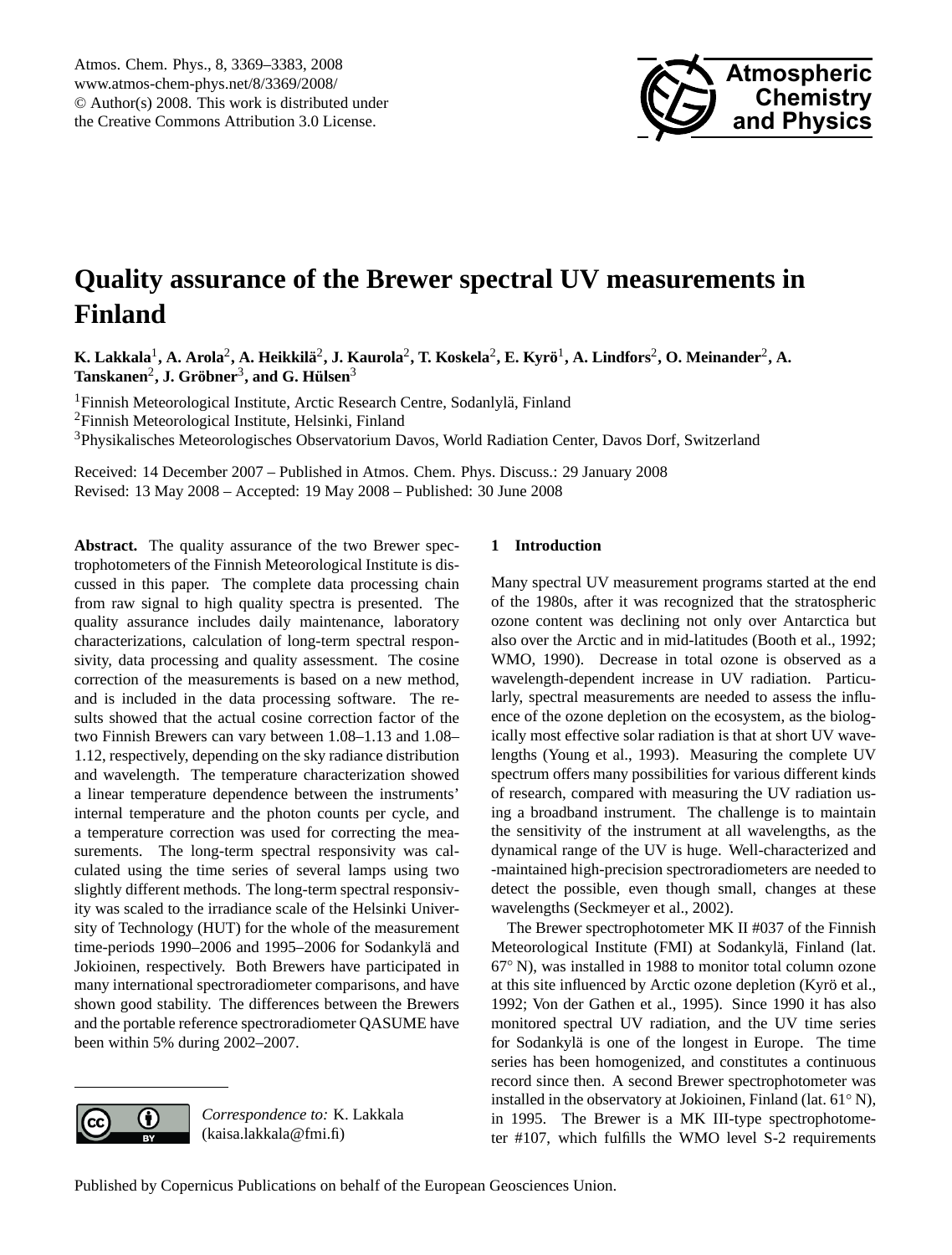|                   | Brewer #037               | <b>Brewer</b> #107                              |  |
|-------------------|---------------------------|-------------------------------------------------|--|
| location          | Sodankylä (67° N,27° E)   | Jokioinen (61 <sup>°</sup> N,24 <sup>°</sup> E) |  |
| start of UV meas. | 1990                      | 1995                                            |  |
| surroundings      | forest and swamp          | fields and forest                               |  |
| monochromator     | single                    | double                                          |  |
| diffuser          | 35 mm Teflon, quartz dome | 35 mm Teflon, quartz dome                       |  |
| wavelength range  | $290 - 325$ nm            | $\rightarrow$ 24.4.1997: 290–363 nm             |  |
|                   |                           | 25.4.1997-9.11.1997: 286.5-363 nm               |  |
|                   |                           | $11.11.1997 \rightarrow$<br>$: 286.5 - 365$ nm  |  |

<span id="page-1-0"></span>**Table 1.** The Brewer spectrophotometers of the Finnish Meteorological Institute and their characteristics.

[\(Seckmeyer et al.,](#page-13-0) [2002\)](#page-13-0) for detection of trends in UV irradiance. Both spectral UV time series have been used in many studies and have thus served the scientific community in the study of UV features for more than 15 years [\(Gardiner](#page-12-1) [and Kirsch,](#page-12-1) [1997;](#page-12-1) [Bais et al.,](#page-12-2) [2001;](#page-12-2) [De Backer et al.,](#page-12-3) [2001;](#page-12-3) [Meinander et al.,](#page-13-3) [2003;](#page-13-3) [Arola et al.,](#page-12-4) [2003b;](#page-12-4) [Lakkala et al.,](#page-13-4) [2003;](#page-13-5) [Lindfors et al.,](#page-13-5) 2003; [Glandorf et al.,](#page-12-5) [2005;](#page-12-5) Gröbner [et al.,](#page-12-6) [2005;](#page-12-6) [Huttunen et al.,](#page-12-7) [2005;](#page-12-7) [Kazantzidis et al.,](#page-13-6) [2006;](#page-13-6) [Meinander et al.,](#page-13-7) [2006;](#page-13-7) [Arola et al.,](#page-12-8) [2007;](#page-12-8) [Lindfors et al.,](#page-13-8) [2007;](#page-13-8) [Tanskanen et al.,](#page-13-9) [2007\)](#page-13-9).

In this paper, we present the complete data processing of the FMI's Brewer spectrophotometers from raw signal to quality-controlled UV spectra. This includes a new way of processing the spectral responsivity time series and correcting for temperature dependence and cosine error. The terminology 'quality control' and 'quality assurance' is based on [Webb et al.](#page-13-10) [\(2003\)](#page-13-10). Sections 2, 3, 4 and 5 deal with the quality control, describing the standard operating procedures, laboratory characterizations, long-term spectral responsivity and the data processing. The quality assurance itself is discussed separately in Sect. 6, using the inductive method described by [Webb et al.](#page-13-10) [\(2003\)](#page-13-10). There, the quality of the measurements is evaluated using comparisons with other independent spectral measurements as well as comparisons with reconstructed UV values. The flagging of the European data base (EUVDB) is also used as an independent quality statement.

[Bernhard and Seckmeyer](#page-12-9) [\(1999\)](#page-12-9) have reviewed the various sources of uncertainty in spectral UV measurements, and [Webb et al.](#page-13-11) [\(1998\)](#page-13-11) have described calibration and quality control procedures. Several papers about the quality assurance procedures of broad-band or multichannel UV instruments [\(Blumthaler,](#page-12-10) [2004;](#page-12-10) [Bernhard et al.,](#page-12-11) [2005;](#page-12-11) [Lakkala](#page-13-12) [et al.,](#page-13-12) [2005;](#page-13-12) [Josefsson,](#page-12-12) [2006\)](#page-12-12) have been published. Previous papers about the complete data processing procedure of spectral UV measurements have been published for the SUVtype spectroradiometers of the National Science Foundation (NSF) network [\(Booth et al.,](#page-12-13) [2001;](#page-12-13) [Bernhard et al.,](#page-12-14) [2004\)](#page-12-14) and for the two Brewer spectrophotometers of the Aristotle University of Greece in Thessaloniki [\(Garane et al.,](#page-12-15) [2006\)](#page-12-15).

# **2 Standard operating procedures**

We start by presenting the standard operating procedures of the two Brewer spectrophotometers of the FMI, including the routine stability check and daily quality control. The characteristics of the two Brewers are presented in Table [1.](#page-1-0)

# **2.1 Lamp measurements**

The spectral stability of the Brewers is monitored by 50 W and 1000 W lamp measurements. The 50 W lamps are measured every second week outdoors and every second week in the laboratory dark-room. The 1000 W lamps have been measured in the laboratory on average every month, since 1997 at Jokioinen and 1998 at Sodankyla. The 1000 W lamp ¨ dark-room measurements are performed following a standard procedure in order to achieve measurements of the highest accuracy. Both the temperature of the dark room and the current of the lamp are controlled. The intensity of the calibration lamp is also recorded by both a UV-B and a UV-A sensor; the current and voltage of the lamp are recorded as well. These are used to monitor the stability of the lamp during an individual calibration event, but not to determine any long-term stability [\(Koskela,](#page-13-13) [1999\)](#page-13-13). All reflecting surfaces are covered with black cloths, and baffles are used in order to minimize diffuse light.

Several lamps are measured each time so that the lamps are burned for different amounts of time, as recommended in [Webb et al.](#page-13-11) [\(1998\)](#page-13-11). Thus some lamps are used more frequently, while others are burned only a few times per year. This enables distinguishing drifts related to the ageing of an individual lamp to be recognized.

# **2.2 Maintenance**

The daily operation routine consist of a series of measurements, which depend on the solar zenith angle. The measurement series is mostly started at constant air masses, where two types of measurement are performed: global UV radiation measurements and total ozone measurements using direct sky or zenith sky measurements. Between the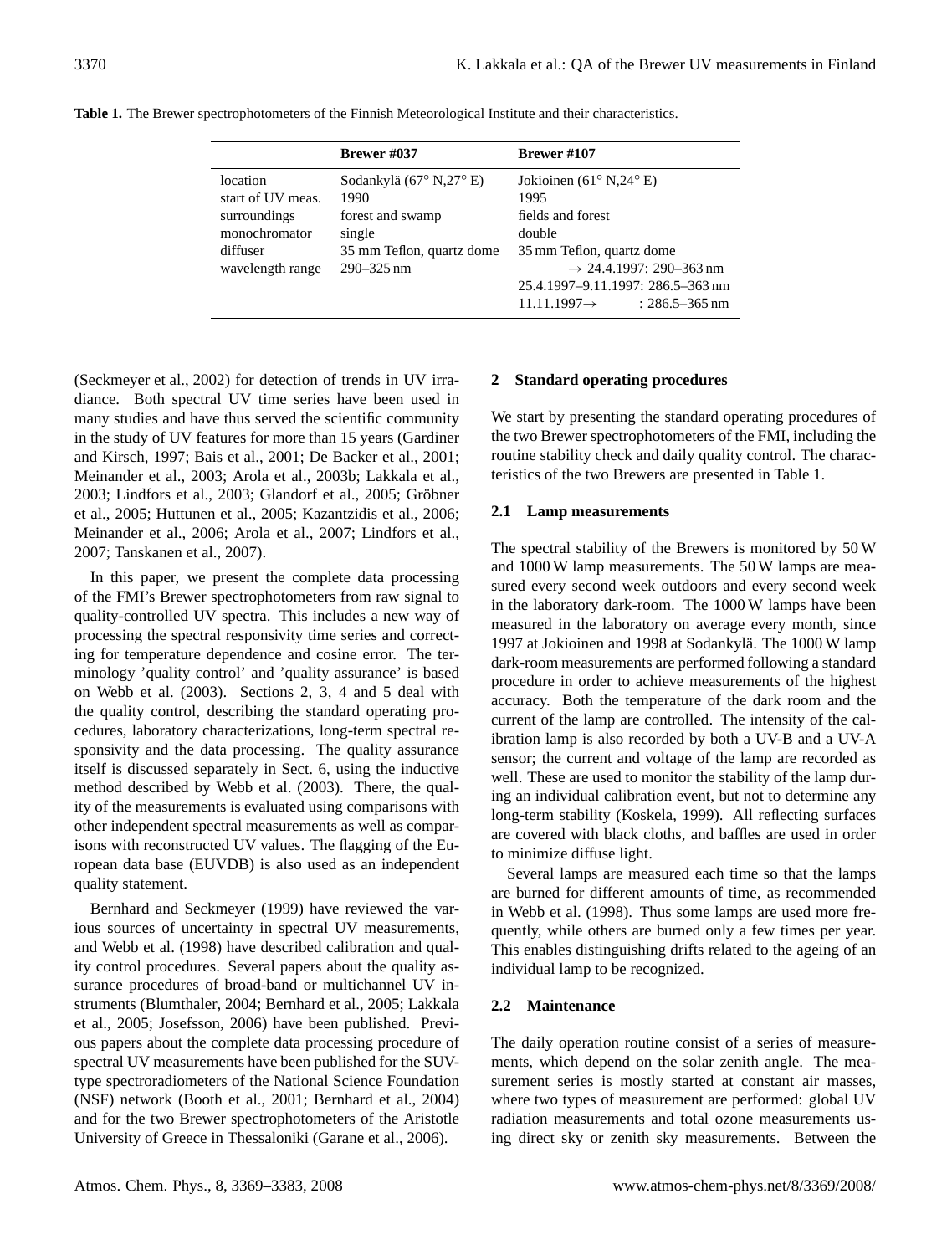measurements, certain routine checks are automatically performed. For example, standard lamp measurements allow to follow the daily stability of the instrument, and mercury lamp measurements are made regularly to ensure the right wavelength alignment at 296.7 nm. At both stations the spectrum is recorded typically every half-an-hour in steps of 0.5 nm. The total scanning time is around 3 and 6 min for Sodankylä and Jokioinen, respectively. At the end of the day, the raw data is automatically transfered to a data base, and daily measurement events are listed.

Maintenance, including a regular check of levelling and cleaning is performed by the operators of the sounding station. Each operator has been trained in the correct operation of the instrument and use of the control software. The Brewer stands on a tripod, the levelling of which is checked at least every time the instrument is replaced there after e.g. a darkroom calibration.

The Arctic conditions represent special challenges to the instruments. As frost is a problem during the winter, air is blown on the diffuser in order to keep it as dry as possible and free from frost. Whenever an operator is at work, the dome is also cleaned after rain and snow. In order to keep the inside of the Brewer dry, nitrogen gas is circulated through it. At both sites, the outside temperature can be −30◦C during winter time; at Sodankylä the temperature falls to  $-40^{\circ}$ C almost every winter. In order to keep the interior temperature above zero degrees, both Brewers have heating elements inside the instrument.

### **2.3 Ancillary measurements**

As Sodankylä and Jokioinen are both synoptical weather stations, many different types of ancillary measurements are available. From the point of view of the UV radiation measurements, the most important of these are related to sky condition, e.g., clouds and precipitation. The snow depth is recorded, and has been related to surface albedo [\(Arola et al.,](#page-12-16) [2003a\)](#page-12-16). Continuous radiation measurements are maintained routinely, e.g., global, direct, diffuse and reflected global radiation measurements are available. As well as the Brewer measurements, total ozone column measurements are available from SAOZ measurements. Ozone soundings are performed once a week at Sodankylä. Both stations have carried out PFR-type (Precision Filter Radiometer) aerosol optical depth measurements since 2004 [\(Wehrli,](#page-14-2) [2000;](#page-14-2) [Aaltonen](#page-12-17) [et al.,](#page-12-17) [2006\)](#page-12-17). Many other air quality and atmospheric composition measurements are available at both stations as well.

In addition to these standard radiation measurements, Brewer-scan-synchronized broadband UV and global pyranometer measurements were started in 2001 and 2000 at Sodankylä and Jokioinen, respectively. A SL501A radiometer, measuring erythemally-weighted UV radiation, and a CM11 pyranometer, measuring global radiation, have been set up next to the Brewers. The measurements are synchronized, so that a reading is recorded each time a wavelength is mea-



<span id="page-2-0"></span>**Fig. 1.** The response from different parts of the diffuser of Brewer #037 at 313 nm. The areas around the centre are the most sensitive.

sured with the Brewer. Broadband measurements can be used to monitor the stability of the sky conditions during a Brewer scan.

### **3 Characterizations**

In order to make reliable measurements and to process the data correctly, laboratory characterizations of the instruments are needed. In the following subsections we present the characterizations that have been made for the FMI Brewers.

### **3.1 Angular response**

The signal of a spectroradiometer should be proportional to the cosine of the angle  $\theta$  between the direction of the incident radiation and the normal of the radiometer's diffuser. The deviation from this ideal response is called the cosine error. In order to be able to correct the data, the angular response of the instrument has to be characterized. The angular response of Brewer #037 has been characterized in 1996, 2000 and 2003, and Brewer #107 in 1996 and 2003 [\(Bais et al.,](#page-12-18) [2005\)](#page-12-18). The angular responses used in the actual data processing are those derived from the characterizations of 2000 and 1996 for the Brewers #037 and #107, respectively.

The incident angle of radiation should be measured with respect to the most sensitive part of the diffuser. For the FMI Brewers, the diffusers were characterized following W. Josefsson (personal communication). The quartz dome of the diffuser was removed, in order to quantify the properties of the diffuser alone. A black paper screen with a 4 mm hole was moved on a grid of 4 mm while measuring a calibration lamp. The results for Brewer #037 at 313 nm is presented in Fig. [1,](#page-2-0) where it is seen that the most sensitive parts are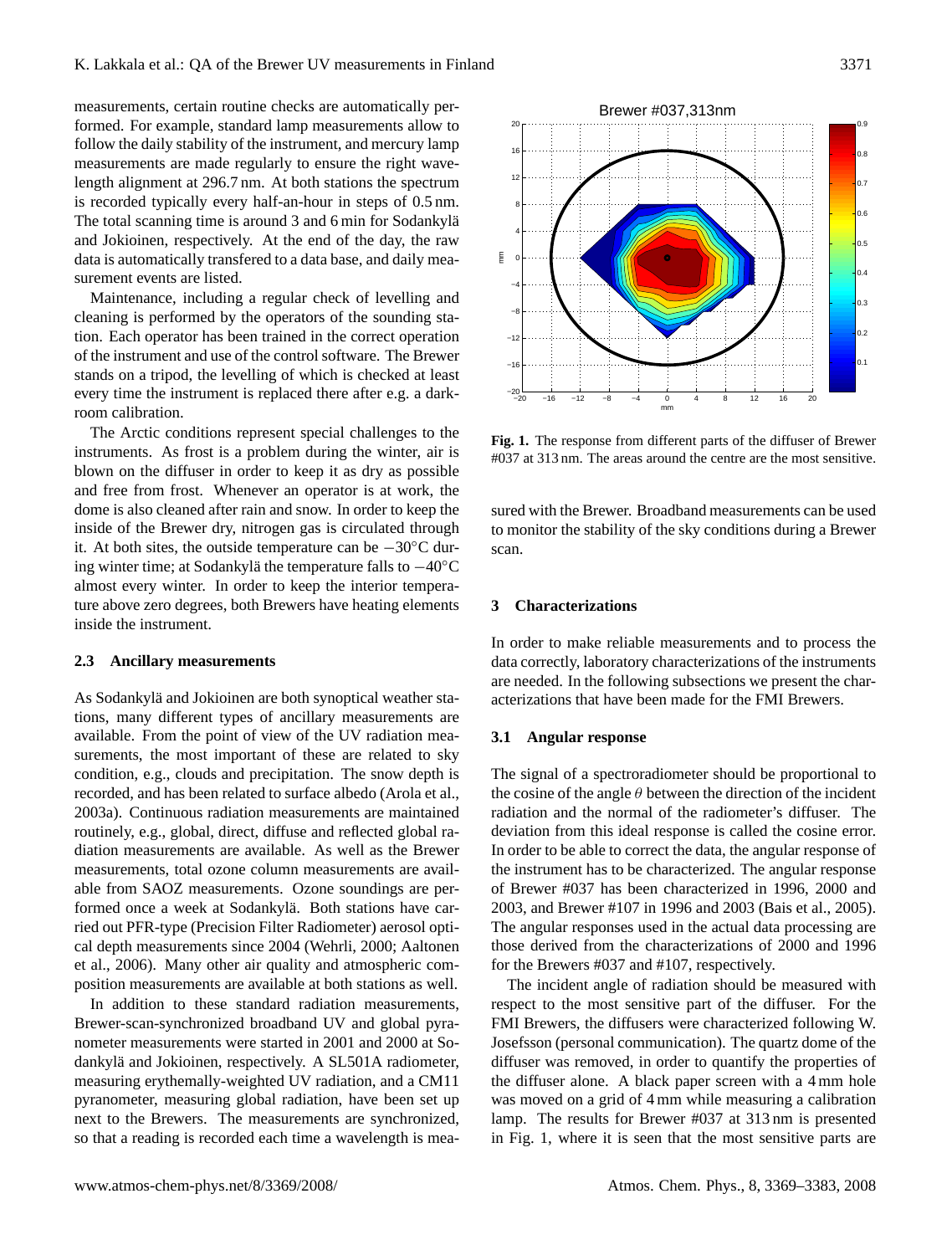

<span id="page-3-0"></span>**Fig. 2.** The characterization of the cosine response of Brewer #037 at four azimuth angles (north=0°, east=90°, south=180°, west=270 $\degree$ ) in steps of 5 $\degree$  or 10 $\degree$ . The normalized relative response is shown. The averaged and interpolated normalized relative response is also shown for Brewer #107 (blue line) and Brewer #037 (green line).

situated, as expected, more or less around the centre of the diffuser. The result for Brewer #107 was similar, except that the most sensitive part was even more centred.

The angular response measurements were performed in the dark-room at constant temperature. A 1000 W DXW, a vertical beam lamp, was mounted in a holder, which could be moved to different angles. Zenith angles from  $0^\circ$  up to 85° and back to 0°, in steps of 5° or 10°, were measured at four azimuth angles (north= $0^\circ$ , east= $90^\circ$ , south= $180^\circ$ , west=270°). The angular responses obtained, normalized to the ideal cosine response, are shown in Fig. [2](#page-3-0) for the four azimuth angles for Brewer #037. The results for Brewer #107 were comparable to the results of Brewer #037, with slightly less steep curves. The cosine error of the direct beam exceeded 10% at an SZA higher than 50◦ . The results of both Brewers showed no dependency on the azimuth angles, and the final angular response was calculated by taking the average of the azimuths. The final normalized and interpolated angular responses of both Brewers are also shown in Fig. [2.](#page-3-0)

#### **3.2 Slit function and wavelength calibration**

The entrance and exit apertures of a monochromator have finite widths. As a consequence, not only photons with the desired wavelength  $\lambda_0$  pass through the monochromator, but also those with wavelengths within a certain interval around  $\lambda_0$ . When the monochromator is set to a fixed wavelength  $\lambda_0$ , its transmittance, as a function of wavelength, is called the slit function  $f(\lambda)$ . The width of the slit function is of-



<span id="page-3-1"></span>**Fig. 3.** The slit functions of the Brewers #037 and #107.

ten quantified by the full width of the function at half of its maximum (FWHM).

The slit functions for the spectrophotometers at Sodankylä and Jokioinen were characterized for the first time during the intercomparison at Izaña in 1996 (Kyrö, [1997\)](#page-13-14). They were determined using the HeCd-laser line at 325.029 nm as a source of monochromatic light. In addition, the slit function of Brewer #107 was measured twice in 1997 immediately before and after the realignment of the monochromator, and once again in 2002. The repeated characterizations confirmed the stability of the slit function between the years 1996 and 1997, the expected change in 1997, and another period of stability thereafter. Figure [3](#page-3-1) shows the measured slit functions of both Brewers. For Brewer #107, the slit function "slit1" was used before day 114 in 1997, while "slit2" was used from that day onwards.

The two Brewers have symmetrical and nearly identical slit functions down to about  $10^{-3}$  of the maximum of the signal. Below that level, the internal stray light in the Mk II Brewer at Sodankylä can be seen as persistent noise that is handled as described in Ch.5.2. In the Mk III instrument at Jokioinen, the stray light level is about two decades lower. The FWHM for the Brewers #037 and #107 are 0.56 and 0.59, respectively.

The relation between the actual wavelength  $(L)$  during the scan of an irradiance spectrum and the position  $(M_1)$  of the micrometer turning the grating in the first monochromator is given by the equation

$$
L = d_1 + d_2 M_1 + d_3 M_1^2,\tag{1}
$$

where  $d_1$ ,  $d_2$ , and  $d_3$  are the so-called dispersion coefficients. The determination of these coefficients is an essential part of each annual maintenance. This work utilizes the emission lines of spectral discharge lamps, usually those of mercury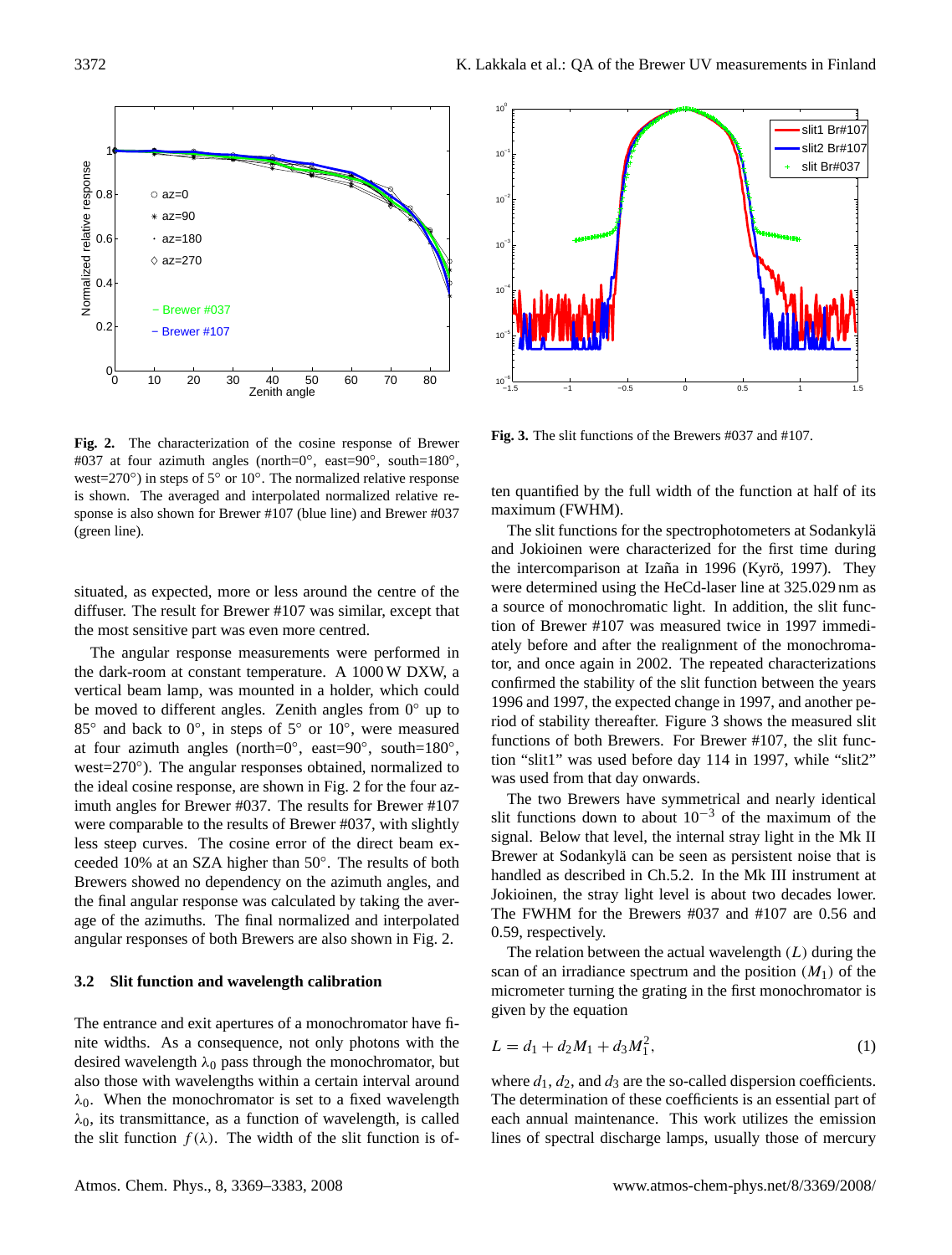and cadmium. The correct positioning of the grating is physically checked on every UV scan using the 296.7 nm line of an internal mercury lamp.

In the case of Brewer #107, the year-to-year change needed in the calibration has always been equivalent to a very small, i.e., from zero to 0.1 nm, adjustment in the wavelength scale. During the last five years there has been no need for any change in Brewer #107, which indicates a good wavelength stability.

# <span id="page-4-1"></span>**3.3 Temperature dependence**

Brewer spectrophotometers are provided with a heating element maintaining the internal temperature above approx.  $+8$  °C under all conditions. However, the instrument is not temperature stabilized. According to, e.g., [Cappellani and](#page-12-19) [Kochler](#page-12-19) [\(1999\)](#page-12-19) and [Weatherhead et al.](#page-13-15) [\(2001\)](#page-13-15), Brewer measurements have a temperature dependence, which may be attributable to temperature dependences in the photomultiplier tube itself and in the filters in front of the photomultiplier. [Ylianttila and Schreder](#page-14-3) [\(2005\)](#page-14-3) have discussed the temperature sensitivity of teflon diffusers.

In 1998, in order to determine the temperature dependence of the Brewers #037 and #107, the routine lamp irradiance measurements were analyzed with respect to temperature. The study indicated temperature dependencies that could not be overlooked. The dependencies were subsequently characterized for both instruments by on-site laboratory measurements of 1000 W working standard lamps from Optronics Inc.

The procedure for the characterization measurements was as follows: The Brewers were heated and cooled using an air-blower system built for the purpose. Each scan was made after the temperatures and gradients inside the instrument had fully stabilized. The range of the internal temperatures covered values from 15.3 to 47.6 °C and 14.8 to 45.2 °C for #107 and #037, respectively. Unfortunately, the available equipment did not allow cooling the system to any lower temperatures. The temperature of the dark room was stabilized at  $23^{\circ}$ C.

The results suggested a linear dependence between the internal temperature and the photon counts per cycle; this dependence can be used for correcting the data. A linear model relating the irradiance and the temperature was formulated as follows:

<span id="page-4-2"></span>
$$
I(\lambda) = I0(\lambda) * (1 + c(\lambda) * dT)
$$
 (2)

Here,  $dT = T - T0$  is the temperature difference between the Brewer's internal temperature  $T$  and the reference temperature  $T0=23\degree C$ ;  $I0=I(T0)$  is the reference irradiance (in counts/cycle); I is the measured irradiance (in counts/cycle); and  $c(\lambda)$  is the temperature dependence factor (in units of 1/◦C). The temperature dependence factors obtained by linear regression for each wavelength are shown in Fig. [4.](#page-4-0) Also shown are the fits (a polynomial for #107 and a two-piece



<span id="page-4-0"></span>**Fig. 4.** Temperature dependence factors obtained for Brewer #107 (green crosses) and Brewer #037 (blue circles).

 $-2$ <br>2800

T dependence coefficient (1/degC)

[dependence coefficient (1/degC)

2800 2900 3000 3100 3200 3300 3400 3500 3600 3700

wavelength (Å)

linear for #037) that are performed in order to smooth the ripples in the curves.

[Garane et al.](#page-12-15) [\(2006\)](#page-12-15) presented a temperature characterization methodology that has a few differences compared to ours. They performed continuous scans with Brewers brought into and warming up in the laboratory, whereas in our measurements scans were taken after the Brewers had stabilized to a given temperature. The temperature correction factor for a double monochromator derived by [Garane et al.](#page-12-15) [\(2006\)](#page-12-15) exhibited no wavelength dependence, in contrast to our characterization measurements, in which wavelength dependences for both the single and the double monochromator were detected. It is not yet known whether this difference is due to the differences in the measurement procedures or to inherent variations between the individual Brewer instruments discovered by, e.g., [Weatherhead et al.](#page-13-15) [\(2001\)](#page-13-15).

## **4 Long-term spectral responsivity**

The long-term spectral responsivities of both Brewers have been calculated for the whole period of measurements. The objective has been to obtain instrument spectral responsivity time series based on one specific irradiance scale for the whole measurement period. A set of lamp measurements during the period are used. The lamp measurements are made at both sites on the roof and in the laboratory dark-room, and the data are corrected to the reference temperature. Before the years 1998 and 1997, at Sodankylä and Jokioinen, respectively, only 50 W lamp measurements made on the roof were available. Thereafter mainly laboratory measurements of 1000 W lamps have been used. The process involves the use of several lamps throughout the whole period, and the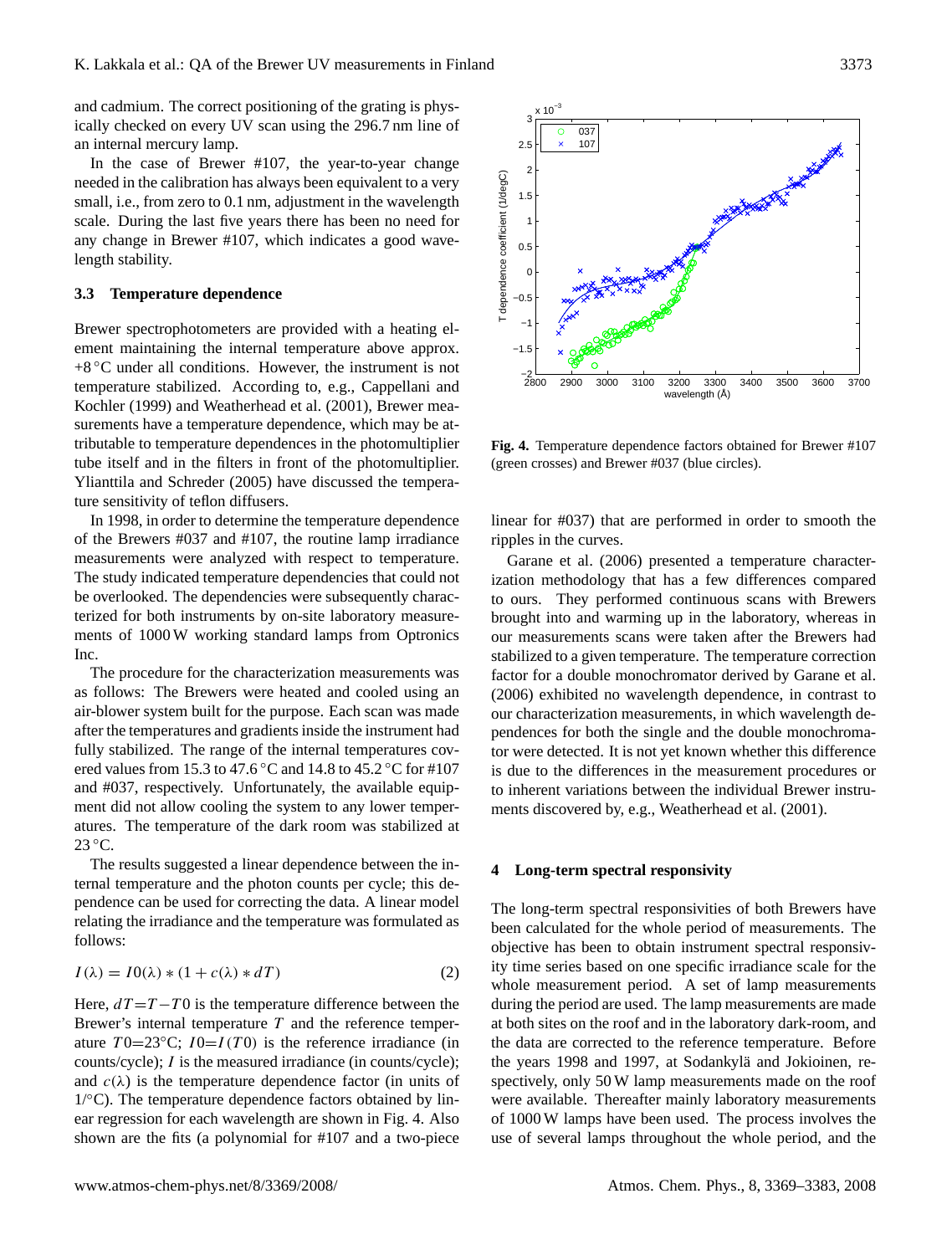

<span id="page-5-0"></span>**Fig. 5.** The responsivity time series 1990-2006 and 1995-2006 for the Brewers **(a)** #037 and **(b)** #107, respectively, at 305 nm.

way individual lamps are used is slightly different for the two Brewers; both methods are presented here.

Firstly, the lamp measurements are quality-checked manually. Secondly, the chosen irradiance scale is transferred from the primary standard to the working standard and working lamps. Thereafter, any possible drifts in the lamps are detected by comparing the time series of all lamp measurements against each other. If a drift is detected, measurements with that lamp are either excluded or, if possible, re-calibrated with the help of the other lamps. The irradiance scale used in this analysis is provided by the Helsinki University of Technology (HUT). The primary standards of both Brewers are calibrated on average once a year at the HUT, which is an accredited national Standard Laboratory  $(Kübarsepp et al., 2000).$  $(Kübarsepp et al., 2000).$  $(Kübarsepp et al., 2000).$ 

Once the set of trusted lamp measurements has been compiled, calculation of the instrument spectral responsivity is possible for each measurement time of an individual lamp and for each wavelength. In the case of Brewer #107, a linear time interpolation is thereafter performed for each lamp separately to give a continuous spectral responsivity time series based on that lamp. Thereafter all the spectral responsivity time series are averaged, and finally a running average is calculated using a  $\pm 15$  day window, which smooths out small-scale time variations from the final product. However, in the case of Brewer #037, all the available lamp measurements during a given day are first averaged, and thereafter time-interpolated and smoothed. The choice between the order in time-interpolating and averaging individual lamps is subjective, and depends on the number of trusted lamps, on the frequency of laboratory calibrations, and on the desired level of small-scale features in the final spectral responsivity time series.

Figure [5](#page-5-0) shows the 305 nm responsivity time series for the Brewers #037 and #107. The sudden severe drop in 1993 in the responsivity of Brewer #037 is due to the accidental burning of a heating element inside the instrument box. After this accident, the responsivity rose to almost it's previous level after which ageing has occurred, showing as a downward drift of a couple of percent per year. Approximately the same drift is observed for Brewer #107. The points of discontinuity in the responsivity time series denote occasions of instrument maintenance and repair on which the instrument characteristics have changed. Drifts of the same order of magnitude are also observed in [Garane et al.](#page-12-15) [\(2006\)](#page-12-15). They report a decrease in the spectral responsivity at 320±5 nm of around 3% per year for both the single and double monochromator Brewer spectroradiometers of Thessaloniki. They suggest that the drift is due to an aging effect of the different optical components of the instrument, including the diffuser.

During our work, we have compared spectral responsivities produced using only 50 W working lamps and only using 1000 W lamps. This was important, as at the beginning of the time series we made only 50 W lamp measurements, and the question arose, how well we can trust these measurements? Nowadays, each time the Brewer measures 1000 W lamps in the laboratory dark-room, 50 W lamps are also measured. Additionally, between laboratory measurements, 50 W lamps are measured on the roof. We can therefore produce two different spectral responsivity time series: one using only the 1000 W lamps and one using only the 50 W lamps. In both time series, the irradiance scale has been transfered from the primary standard 1000 W lamp, and the spectral responsivity has been corrected to the reference temperature. These two spectral responsivity time series follow each other within the measurement uncertainties, and give us confidence that the whole time series is homogenized, even though only 50 W lamps were used at the begining.

#### **5 Data processing**

In the previous section, we have described the laboratory characterizations performed for our spectrophotometers. In this section the known errors are now corrected using these laboratory characterizations, using a theoretical approach or using a combination of these two.

The raw data is processed into irradiances using a Perl language program called spede.pl. It is based on the Qbasic program, that was released by the manufacturer of the Brewer spectrophotometers (SCI-TEC). Some additional corrections, e.g., the cosine correction, the spike correction and the temperature correction have been implemented within the FMI. During the processing of the data, some check values, e.g., for an impossible high UV index, are calculated on the fly, in order to warn for suspicious measurements.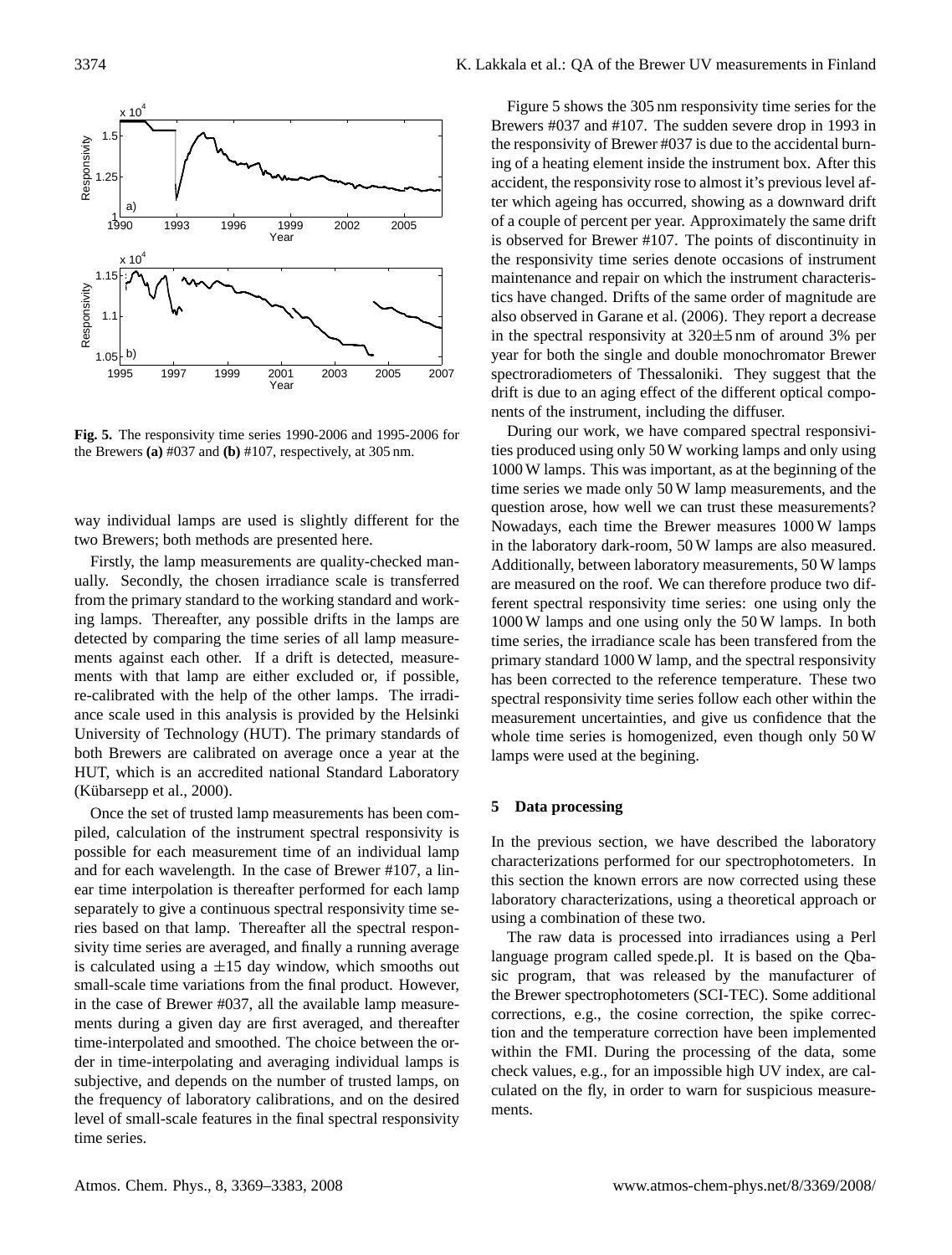#### **5.1 Noise spikes**

The first step is to remove noise spikes from the raw data. By spikes we refer to an anomalous number of counts recorded in one wavelength channel causing a peak upwards or downwards that does not originate from the true radiation signal [\(Meinander et al.,](#page-13-3) [2003\)](#page-13-3). The origin of the spikes is not fully understood, but the spectrum can be corrected. The spike correction algorithm is based on [Meinander et al.](#page-13-3) [\(2003\)](#page-13-3), where a statistical method is used to identify the noise spikes in the Brewer UV spectra. In order to work both for small and large count values in the raw data, the method is based on differences in relative changes in the spectra.

For the correction, two main parts have to be done beforehand. First a clear sky reference spectrum is needed. For Sodankylä and Jokioinen, two years of cloud-free data were used for calculating an average clear sky spectrum. Secondly, a statistical standard deviation file was computed, based on a large (two-year) data set.

Next, the spectral ratios of raw counts  $(C)$  divided by the reference  $(R)$  are computed. These are termed Ratios. The differences of these Ratios between the neighbouring channels  $\lambda$  and  $\lambda - i$ , where i denotes the Brewer spectrum step, are calculated. These differences are termed Dratios, as given by

$$
Dratio(\lambda) = \frac{C(\lambda)}{R(\lambda)} - \frac{C(\lambda - i)}{R(\lambda - i)}.
$$
\n(3)

Dratios are then compared with the chosen confidence level.

This means that a peak is detected if the signal in the first channel goes up and that in the next channel down, or vice versa. Other kinds of peaky features are expected to be due to changes in the cloud conditions. In addition, only relatively large spikes are considered, i.e., the ratio of counts divided by the corrected counts exceeds 1.5 or is less than 0.5.

The new corrected value for the removed peak is calculated as the average of the Ratios of the neighbouring channels multiplied by the reference spectrum value at that channel, as given by

$$
C(\lambda)\text{corrected} = 0.5 * (\frac{C(\lambda - i)}{R(\lambda - i)} + \frac{C(\lambda + i)}{R(\lambda + i)}) * R(\lambda). \tag{4}
$$

In this way the shape and the fine structure of the spectral features are preserved.

## **5.2 Dark current, dead time and stray light**

The dark current is the response exhibited by the photomultiplier during periods when it is not actively being exposed to light. The dark current is recorded before each scan. Raw count values for further data processing are obtained by subtracting the measured dark current from the measured counts in a function including the number of cycles and the integration time.

The dead time is the time after each light exposure, during which the photomultiplier would not be able to record another exposure if it were to happen. The dead time of the Brewer is regularly recorded, and daily values are saved in a dead time history file. Typical dead time values for both Brewers are 30–40 ns. A dead time correction to the raw counts is performed using an iteration of an exponential function including the number of counts and the dead time values.

Stray light consists of radiation at wavelengths outside the wavelength range of the slit function that is detected inside the range expected. This is a special problem inherent in single monochromator spectroradiometers. Brewer #107 is a double monochromator, in which the amount of stray light passing into the detector is minimal. The average of counts at wavelengths shorter than 292 nm is calculated. This average value is subtracted from the count values at each wavelength of the spectrum. Since Brewer #037 is a single monochromator, stray light disturbs measurements up to around 305 nm [\(Bais et al.,](#page-12-20) [1996\)](#page-12-20). For this Brewer, signals at wavelengths shorter than 293 nm are considered as stray light, and are subtracted from longer wavelengths.

## **5.3 Temperature**

The temperature dependencies of the Brewers are corrected using the temperature dependence coefficients derived from the characterization measurements described in Sect. [3.3.](#page-4-1) Each scan is normalized to the reference temperature by computing  $I0(\lambda)$  on the basis of Eq. [\(2\)](#page-4-2). The procedure yields a time series of irradiance scans (in units of counts/cycle) normalized to the same reference (laboratory) temperature for which the response of the instrument has been derived (23◦C).The procedure differs from that presented by [Garane](#page-12-15) [et al.](#page-12-15) [\(2006\)](#page-12-15) in the selection of the reference temperature. In our method, the reference is constant, whereas in the method presented by [Garane et al.](#page-12-15) [\(2006\)](#page-12-15), the reference is the temperature of the absolute calibration valid for the period.

#### **5.4 Cosine error**

Several papers have been written about methods for the cosine correction of radiometers [\(Landelius and Josefsson,](#page-13-17) [2000;](#page-13-17) [Bais et al.,](#page-12-21) [1998;](#page-12-21) [Feister et al.,](#page-12-22) [1997;](#page-12-22) [Seckmeyer and](#page-13-18) [Bernhard,](#page-13-18) [1993\)](#page-13-18). They differ mostly in their way of handling the radiation distribution of the sky. The FMI method is shortly described here.

If  $F$  denotes the actual and  $F'$  the measured irradiance, we can define the correction factor for the angular response of a spectroradiometer ( $f_{\text{glob}}$ ) for a particular global irradiance measurement as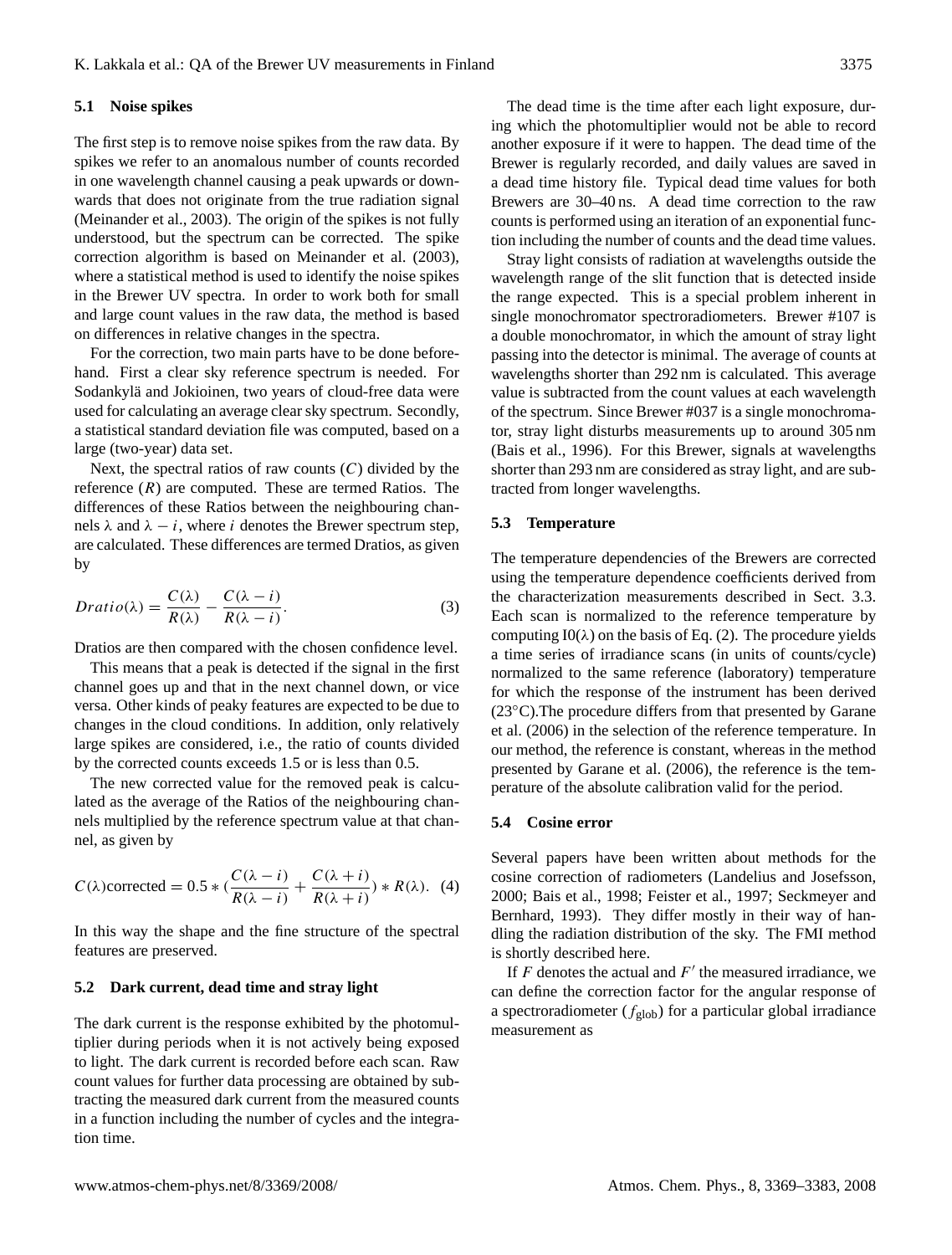<span id="page-7-0"></span>
$$
f_{\text{glob}} = \frac{F_{\text{glob}}}{F_{\text{glob}}'} = \frac{F_{\text{diff}} + F_{\text{dir}}}{F_{\text{diff}}' + F_{\text{dir}}'},\tag{5}
$$

where the subscripts glob, diff, and dir correspond to global irradiance and its diffuse and direct components, respectively.

Equation [\(5\)](#page-7-0) can be rewritten as

<span id="page-7-1"></span>
$$
f_{\text{glob}} = \frac{(F_{\text{dir}}/F_{\text{diff}} + 1)}{(F_{\text{dir}}'/F_{\text{dir}} * F_{\text{dir}}/F_{\text{diff}} + F_{\text{diff}}'/F_{\text{diff}})}.
$$
(6)

Equation [\(6\)](#page-7-1) suggests that in order to obtain the cosine correction factor, three components are needed:

1)  $F_{\text{dir}}^{\prime}/F_{\text{dir}}$ , the ratio between the measured and actual direct irradiance, i.e., the direct cosine error,

2)  $F'_{\text{diff}}/F_{\text{diff}}$ , the ratio between the measured and actual diffuse irradiance, i.e., the diffuse cosine error,

and 3)  $F_{\text{dir}}/F_{\text{diff}}$ , the ratio between the actual direct and diffuse irradiance.

The ratio between the measured and actual direct irradiance can be expressed as the ratio of the angular response of the diffuser  $(C(\theta, \lambda))$  and the cosine of the solar zenith angle  $(\theta)$ ,

$$
\frac{F'_{\text{dir}}}{F_{\text{dir}}} = \frac{C(\theta, \lambda)}{\cos(\theta)}.
$$
\n(7)

The ratio between the measured and actual diffuse radiation is

<span id="page-7-2"></span>
$$
\frac{F'_{\text{diff}}}{F_{\text{diff}}} = \frac{\int L(\theta, \phi, \lambda) * C(\theta, \lambda) d\Omega}{\int L(\theta, \phi, \lambda) * \cos(\theta) d\Omega},\tag{8}
$$

where the spectral radiance  $L(\theta)$  is integrated over the upper hemisphere,  $\theta$  is the zenith angle and  $\phi$  the azimuth angle. In general, the exact sky radiance distribution  $(L(\theta, \phi, \lambda))$  is not known. By assuming isotropic diffuse radiation, however, Eq. [\(8\)](#page-7-2) can be simplified to

<span id="page-7-3"></span>
$$
\frac{F'_{\text{diff}}}{F_{\text{diff}}} = \frac{\int C(\theta, \lambda) d\Omega}{\pi}.
$$
\n(9)

In our method, the ratio between the actual direct and diffuse irradiance,  $F_{\text{dir}}/F_{\text{diff}}$ , is obtained using a radiative transfer model. The LibRadtran package and UVspec disort version [\(http://www.libradtran.org\)](http://www.libradtran.org) [\(Mayer and Kylling,](#page-13-19) [2005\)](#page-13-19) was used in the following way: Assuming the UV irradiance can be expressed as a function of wavelength, solar zenith angle, cloud optical depth, ozone absorption, aerosols and albedo, a six-dimensional lookup table can be constructed. Using the lookup table and knowing the irradiance at each wavelength from the measured Brewer spectrum, the cloud optical depth,  $\tau_{\text{cloud}}(\lambda)$ , can be found as a function of wavelength. Further details of this approach to estimate the cloud optical depth can be found in [Arola et al.](#page-12-4) [\(2003b\)](#page-12-4). Once  $\tau_{\text{cloud}}(\lambda)$  is found, the radiative transfer model is used to derive the direct-to-diffuse ratio as a function of wavelength.

Once  $F_{\text{dir}}/F_{\text{diff}}$  is obtained and the angular response of the diffuser,  $C(sza, \lambda)$  is known, Eq. [\(6\)](#page-7-1) can be used to estimate the cosine correction factor for each wavelength. Inserting the angular response of the Brewers at Sodankylä and Jokioinen into Eq. [\(9\)](#page-7-3), and assuming the diffuse to be radiation isotropic, the ratios between measured and actual diffuse irradiance are 0.90 and 0.91, respectively. This means that, when there is no direct light coming into the instrument's diffuser, the errors in the measurements due to the non-ideal angular response can be as much as 10% and 9% for Sodankylä and Jokioinen, respectively. This value is modified in the presence of direct irradiance, and its change depends on the ratio between the actual direct and diffuse radiation. The actual cosine correction factors of the Brewers at Sodankylä and Jokioinen can vary between 1.08–1.13 and 1.08–1.12, respectively, depending on the wavelength.

[Bais et al.](#page-12-18) [\(2005\)](#page-12-18) have described the cosine characterization of several spectroradiometers using a portable device for characterizing the angular responses. Among the instruments, the two Finnish Brewers were characterized as well. The results show angular response errors in the diffuse irradiance, assuming isotropic radiation, of  $10.4 \pm 3\%$  (1 $\sigma$ ) and 8.0 $\pm$ 3.1% (1 $\sigma$ ) for the Brewer #037 and Brewer #107, respectively. The results are consistent with our results within the measurement uncertainties. [Garane et al.](#page-12-15) [\(2006\)](#page-12-15) report mean cosine correction factors of  $7\pm1.5\%$  (1 $\sigma$ ) and 11 $\pm2\%$  $(1\sigma)$  for the single and double monochromator Brewers of Thessaloniki, respectively.

#### **5.5 Wavelength alignment**

Because of the strong increase of the solar spectrum with wavelength in the UV-B range, even small errors in the wavelength alignment of a spectroradiometer lead to significant errors in measured spectral irradiance. Brewer spectrophotometers are typically assumed to have only minor problems with wavelength alignment. The need to perform a wavelength shift correction is therefore not seen as critical. This is indeed the case for most Brewers, including Brewer #107. In such cases, the wavelength error is randomly spread around the average wavelength error.

In the case of Brewer #037, [Arola et al.](#page-12-4) [\(2003b\)](#page-12-4) found that a stepwise change in the wavelength alignment had occurred between 1993 and 1994. The typical value for the wavelength shift before 1994 was −0.06 nm, and 0.01 nm thereafter. If this wavelength error had not been corrected, an error of several percent could have been introduced in a long-term change analysis of UV spectra.

The current data processing includes a wavelength shift correction using the SHICRIVM wavelength shift correction package described in [Slaper et al.](#page-13-20) [\(1995\)](#page-13-20). Spectra transfered to the EUVDB database, for example, have been corrected for possible wavelength shift.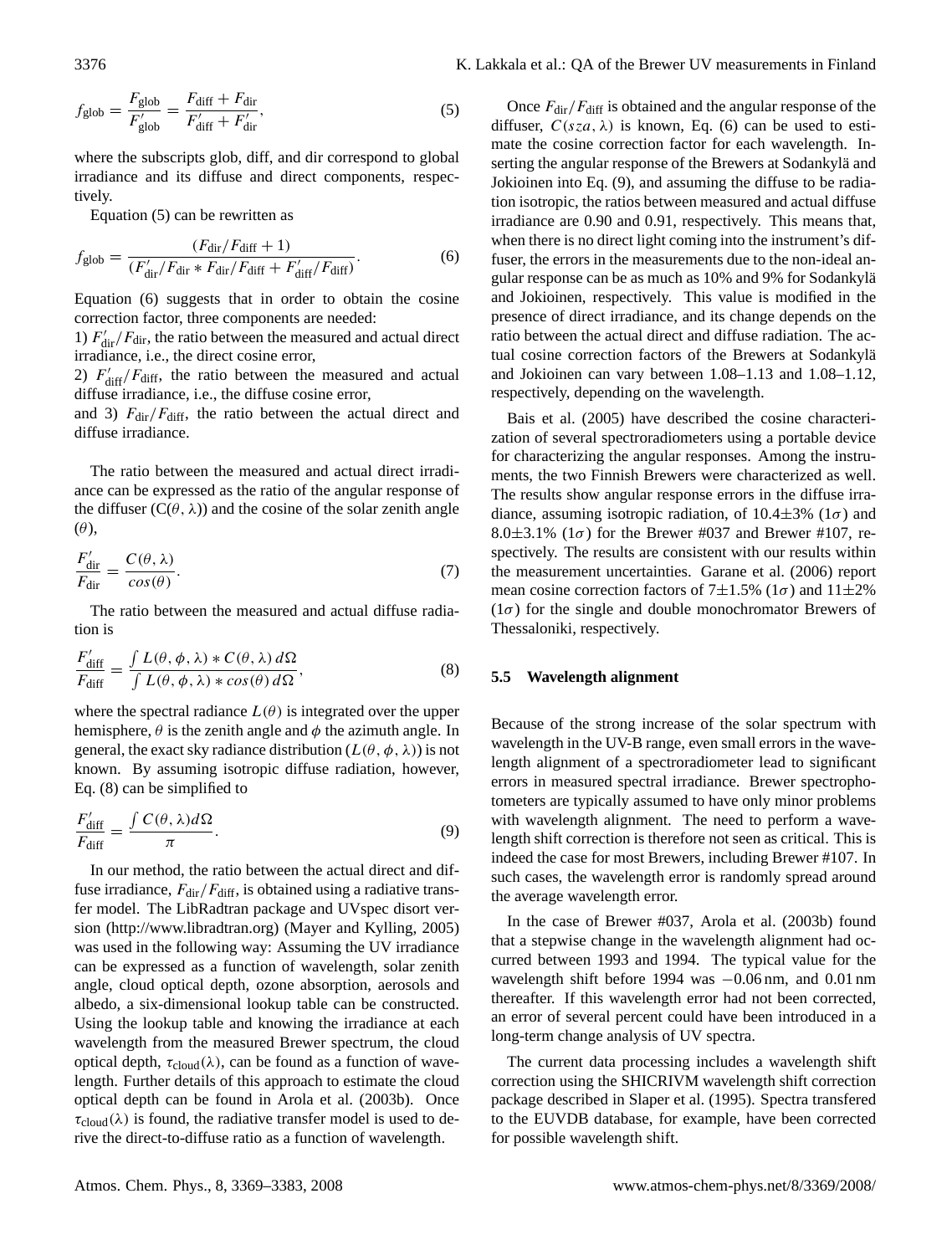**Table 2.** Intercomparison campaigns in which the FMI Brewers have participated.

<span id="page-8-0"></span>

| Year | Campaign                                                | Place                   | #037 | #107 |
|------|---------------------------------------------------------|-------------------------|------|------|
| 1993 | NOGIC-93 Nordic comp.                                   | Izaña, Spain            | X    |      |
| 1995 | CAMSSUM European comp.                                  | Ispra, Italy            |      | X    |
| 1996 | NOGIC-96 Nordic comp.                                   | Izaña, Spain            | X    | X    |
| 1997 | SUSPEN European comp.                                   | Nea Mihaniona, Greece   |      | X    |
| 2000 | NOGIC-00 Nordic comp.                                   | Tylösand, Sweden        | X    | X    |
| 2002 | QASUME Core group of Europe                             | Ispra, Italy            |      | X    |
| 2002 | QASUME portable reference visit                         | Jokioinen               |      | X    |
| 2003 | <b>QASUME</b> portable reference visit                  | Jokioinen and Sodankylä | X    | X    |
| 2005 | QASUME portable reference and Iberonesian network comp. | Huelva, Spain           |      | X    |
| 2007 | QASUME portable reference visit                         | Jokioinen and Sodankylä | X    | X    |

# **6 Quality assessment**

Following [Webb et al.](#page-13-10) [\(2003\)](#page-13-10), the quality assessment of an instrument can be done by comparing the instrument to other independent instruments measuring the same quantities. In this section, we review the results of intercomparison campaigns and comparison with the portable reference spectroradiometer QASUME (Quality Assurance of Spectral Ultraviolet Measurements in Europe) [\(Bais et al.,](#page-12-23) [2003\)](#page-12-23). For quality assurance purposes the measurements are also compared with reconstructed UV dose rates. The flagging reports of the spectra transferred to the European UV Data Base (EUVDB) are also discussed.

# **6.1 Intercomparison campaigns**

Both Brewer spectrophotometers of the FMI have participated in several international UV spectroradiometer comparisons [\(Koskela,](#page-13-21) [1994;](#page-13-21) [Kjeldstad et al.,](#page-13-22) [1997;](#page-13-22) [Gardiner](#page-12-1) [and Kirsch,](#page-12-1) [1997;](#page-12-1) [Bais et al.,](#page-12-2) [2001;](#page-12-2) [Meinander et al.,](#page-13-3) [2003;](#page-13-3) [Thorseth et al.,](#page-13-23) [2002\)](#page-13-23). Table [2](#page-8-0) shows in detail the year of the campaign, the location and the Brewer that has participated. Brewer #037 has mainly participated in the Nordic comparisons and has been the host for two portable reference spectroradiometer QASUME visits, whereas Brewer #107 has travelled successfully around Europe. This instrument took part in the Ispra comparison in 2002, to which were invited six spectroradiometers that had performed consistently in previous intercomparisons. Besides the intercomparison campaigns with several instruments, smaller intercomparison campaigns have been organized. A regular comparison is done on the yearly visit of the reference Brewer #017 of the International Ozone Services (IOS). During these visits, both UV and ozone measurements are compared, and the instruments are checked and maintained, if necessary. National comparisons have also been performed during many of these visits.

When interpreting the results of the intercomparison campaigns, we need to keep in mind that especially the results obtained in the earliest campaigns represent the situation pre-



<span id="page-8-1"></span>**Fig. 6.** The ratios (Brewer/Reference) of daily sums of irradiances for the Brewers #037 (green) and #107 (blue) during the NOGIC-2000 intercomparison campaign for day number 164.

vailing at that time, and that the data can nowadays be reanalyzed using different methods and knowledge. In those first intercomparisons, almost no instrument had correction for the cosine error. Also, the intercomparisons were concentrated on clear sky weather.

Every campaign has been a good step to improve the measurements. Regarding the FMI Brewers, the NOGIC-00 campaign was the first, in which the data processing procedures presented in this paper were in use. In that campaign, the cosine correction and temperature correction procedures where used for the first time. An example of one day's measurements (06:00 UTC–20:00 UTC) compared to the reference spectra is shown in Fig. [6.](#page-8-1) The plots are ratios of the daily sums of irradiances measured with the Brewers to the calculated reference daily sums. The measurements were processed using the SHICrivm QA/QC software package [\(Slaper et al.,](#page-13-20) [1995\)](#page-13-20), and the reference spectra were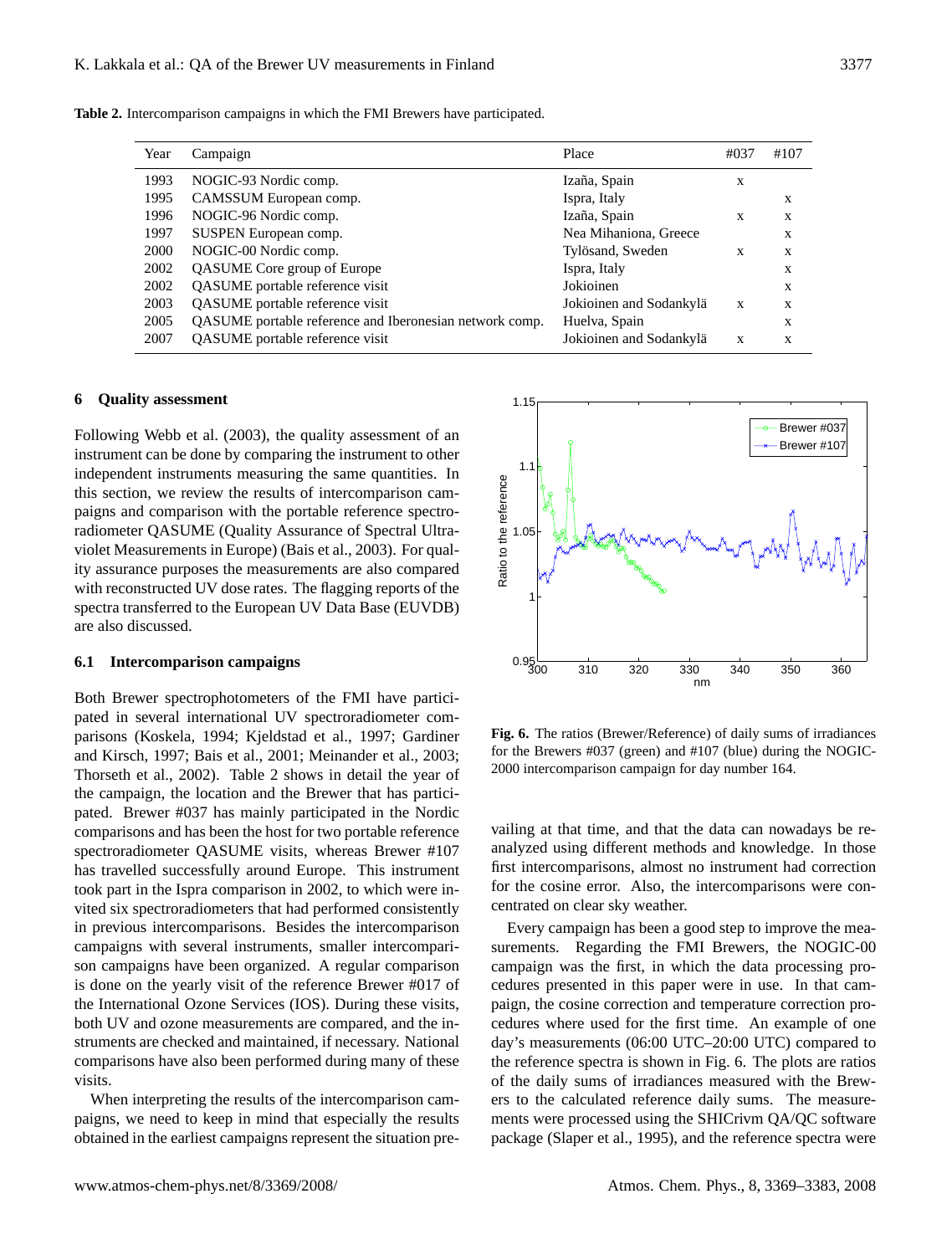

<span id="page-9-0"></span>**Fig. 7.** The results of the comparisons between **(a)** Brewer #037, **(b)** Brewer #107 and the portable reference spectroradiometer QA-SUME.

calculated following [Slaper and Koskela](#page-13-24) [\(1997\)](#page-13-24). From the figure, it can be seen that compared to the reference spectra, Brewer #037 was within  $\pm 5\%$  at wavelengths longer than 305 nm and Brewer #107 was within  $\pm 5\%$  at most of the wavelengths. Individual spikes can be due to changing cloud conditions at a single moment. The observed downward drift observed at wavelengths longer than 317 nm for Brewer #037 was due to problems with the irradiance scale of one calibration lamp. The lamp was recalibrated after the campaign.

From previous intercomparisons, the most important result is that the ratio to the reference was stable during the comparison days. In the NOGIC-96 intercomparison, for example, the standard deviation of the ratio of the measured dose rate to that of the reference was 1–2% for both instruments. The other important result is that all measurements starting from the beginning of the time series are appropriate after applying all known corrections to the data.

# **6.2 QASUME reference**

The portable reference spectroradiometer QASUME from Physikalisch-Meteorologisches Observatorium Davos, World radiation Center (PMOD/WRC) is a Bentham spectroradiometer, whose irradiance scale is traceable to the primary standard of the Physikalisch-Technische Bundesanstalt (PTB), Germany, through transfer standard lamps (Gröbner and Sperfeld, [2005\)](#page-12-24). It can be seen as the "European standard spectroradiometer", and the irradiance scale is assumed to be stable over the years. As spectroradiometers are challenging instruments for travelling, this gives a good opportunity for checking the performance of a site spectroradiometer without travelling.



<span id="page-9-1"></span>**Fig. 8.** Brewer #037 UV dose rates plotted together with modelled clear sky UV dose rates, reconstructed dose rates, SL501A dose rates, modelled clear sky global radiation and CM-11 pyranometer global radiation measurements at Sodankylä for 29 April 2001.

The portable reference spectroradiometer QASUME has visited Jokioinen and Sodankylä in 2003 and 2007. In addition to this, the instrument visited Jokioinen during the first experimental year, in 2002. The Jokioinen Brewer #107 was also part of the core group, and participated in the starting comparison of the QASUME project in 2002, in Ispra, Italy (Gröbner et al.,  $2005$ ). The protocol of each site visit included measurements of the spectral solar irradiance, which were performed every half-an-hour from the morning to the evening. Synchronized solar spectra were obtained in the range of the site spectroradiometer, every 0.5 nm, with a wavelength increment every 3 s. The solar spectra were converted to a common wavelength scale and to a nominal resolution of 1 nm using the SHICRivm software package. A detailed description of the measurement procedure is published in Gröbner et al. [\(2005\)](#page-12-6).

A summary of the results is shown in Fig. [7](#page-9-0) for both the Brewers. The mean ratio to the QASUME reference for SZA smaller than 75° are shown for all comparison years. For Brewer #037, the results of both comparisons, in 2003 and 2007, are near each other. A difference of around 5% can be seen in wavelengths longer than 305 nm. At shorter wavelengths, the typical single monochromator stray light problem disturbs the readings, and those wavelengths need to be rejected.The small downward shift at longer wavelengths in 2003 may be due to problems with a single calibration lamp.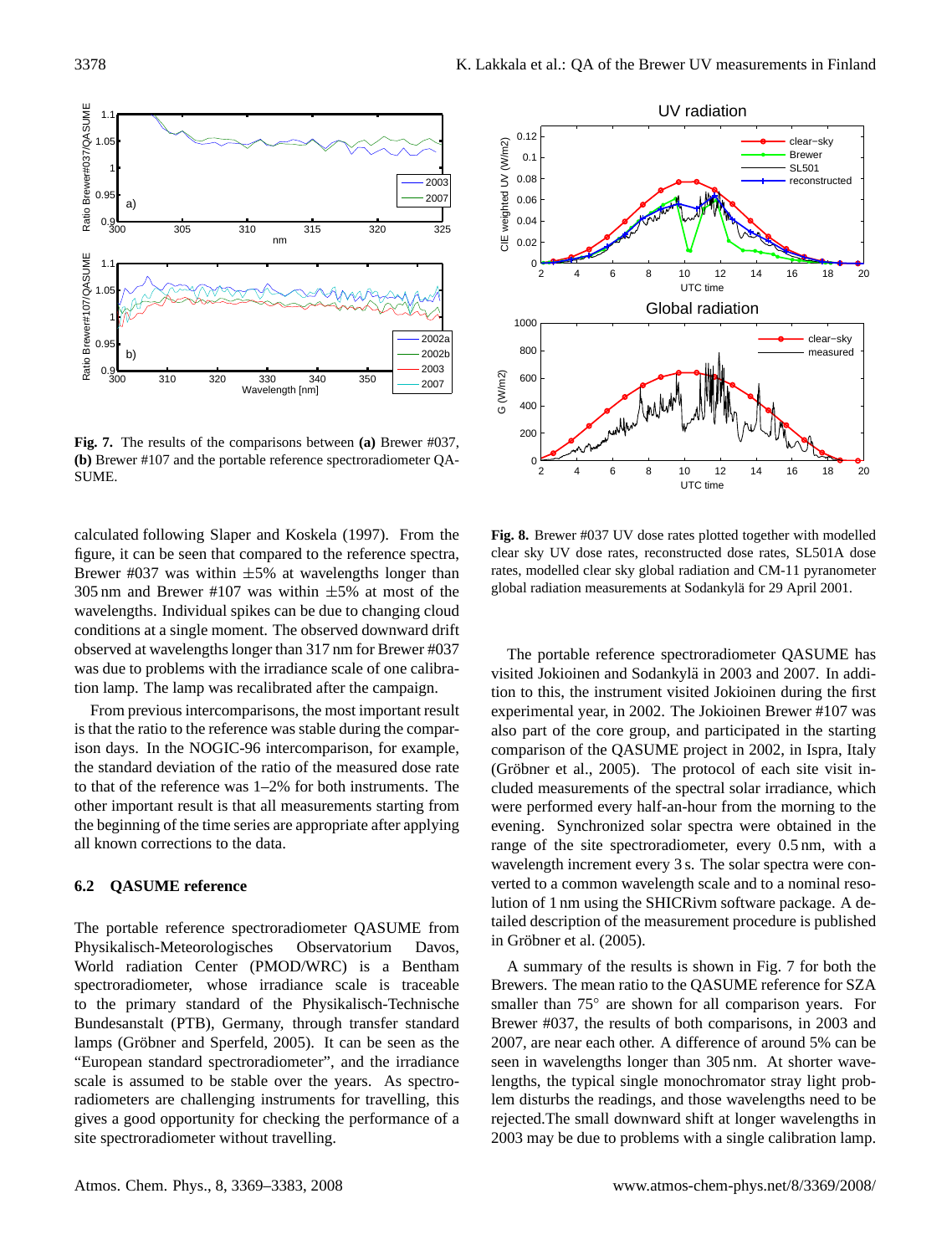For Brewer #107, a difference of around 4–5% was observed in 2002 and 2007, at Ispra and Jokioinen, respectively. At Jokioinen in 2002 and 2003 the mean difference was around 2%. These results show very good agreement within the measurement uncertainties of spectral measurements and demonstrate the good stability of the instrument. As the irradiance scale of the FMI Brewers is traceable to the HUT, and that of QASUME to PTB, some differences in the scale are possible (Gröbner et al., [2002\)](#page-12-25). The stable difference between the instruments over all wavelengths also supports the theory of differences in the irradiance scale. At Jokioinen, in 2007, using laboratory lamp measurements, the difference in the irradiance scale was found to be 3%. This leaves only 2% of the differences to be explained, which can be considered as a very good results in the challenging field of measuring UV wavelength spectra.

#### **6.3 Comparison with reconstructed UV**

For quality assurance purposes, the UV spectra are processed to give erythemally-weighted UV dose rates that are compared with reconstructed UV dose rates. The reconstruction of the UV dose rates is based on the method described in [Lindfors et al.](#page-13-8) [\(2007\)](#page-13-8). The method uses pyranometer measurements to quantify the influence of clouds. A radiative transfer model is used to reproduce the UV dose rates using an appropriate cloud modification factor.

For quality assurance purposes figures are plotted showing the reconstructed erythemally-weighted UV dose rates, the measured UV dose rates, the modelled clear sky UV dose rates, and the modelled clear-sky global radiation and global radiation measured with a CM-11-type pyranometer. Figure [8](#page-9-1) shows an example of a suspicious measurement day, the 29th of April 2001 at Sodankylä. One-minute dose rates measured with a nearby SL501A radiometer are also plotted. Both the modelled values and the SL501A data behaviour differ from that of the Brewer measurement at around 10:00 UTC. The Brewer seems to have measured values that are too low.

One need to be careful, when interpreting figures like Fig. [8.](#page-9-1) As the modelled data is presented as a one-hour average, the data represent the average situation during that hour. The Brewer data, on the other hand, represent the sky conditions over some minutes, which means that differences from the model are obviously possible, e.g. large changes in cloudiness can be observed on a time-scale of minutes, leading to high variations in the UV radiation. A feature like that shown in Fig. [8](#page-9-1) could be due to a sudden rain shower, heavy clouds, malfunction of the instrument, a local shadow on the diffuser caused e.g., by a person walking by, cleaning of the dome or for some other unknown reason. Ancillary measurements are often needed in order to find out if the feature is real or not. In this specific case, the SL501A erythemal UV dose rates confirm the doubt that something is wrong with the Brewer measurement. The most probable reason

<span id="page-10-0"></span>Table 3. Summary of the all Sodankylä and Jokioinen quality flags in the EUVDB database.

| Sodankylä   | <b>GREEN</b> | YELLOW   | RED      | <b>GREY</b> | <b>BLACK</b> |
|-------------|--------------|----------|----------|-------------|--------------|
| shift1      | 97.98%       | $0.00\%$ | 0.00%    | 2.02%       | $0.00\%$     |
| start irr   | 99.61%       | 0.13%    | 0.08%    | 0.07%       | 0.11%        |
| spike+shape | 94.87%       | 4.20%    | 0.69%    | 0.08%       | 0.16%        |
| Jokioinen   | <b>GREEN</b> | YELLOW   | RED      | <b>GREY</b> | <b>BLACK</b> |
| shift1      | 99.12%       | 0.60%    | $0.00\%$ | 0.27%       | $0.00\%$     |
| shift2      | 99.83%       | $0.00\%$ | $0.00\%$ | 0.17%       | $0.00\%$     |
| start irr   | 99.86%       | 0.05%    | 0.04%    | 0.01%       | 0.03%        |
|             |              |          |          |             |              |
| spike+shape | 89.93%       | 8.17%    | 1.65%    | 0.01%       | 0.24%        |

shift1=shifts in the wavelength range 300–325 nm shift2=shifts in the wavelength range 325–400 nm, start irr=irradiance level at which the readings start to become significant (i.e., noise in the spectrum below 25% of the signal), spike+shape=local deviation from the expected spectral structure

was shadowing by people in front of the instrument during a maintenance event.

#### **6.4 European UV database**

Jokioinen and Sodankylä spectral UV data are regularly submitted to the European Database of UV radiation (EUVDB) [\(http://uv.fmi.fi/uvdb/index.html\)](http://uv.fmi.fi/uvdb/index.html). At the EUVDB all incoming spectra undergo an automatic quality flagging process by the SHICrivm package developed by the RIVM, Netherlands [\(Slaper et al.,](#page-13-20) [1995\)](#page-13-20) [\(http://www.rivm.nl/shicrivm\)](http://www.rivm.nl/shicrivm) and the CheckUVSpec package by the NILU, Norway [\(http://zardoz.](http://zardoz.nilu.no/~olaeng/CheckUVSpec/CheckUVSpec.html) nilu.no/∼[olaeng/CheckUVSpec/CheckUVSpec.html\)](http://zardoz.nilu.no/~olaeng/CheckUVSpec/CheckUVSpec.html). The SHICrivm tool assigns to each spectrum quantitative quality indicators for wavelength scale errors, spikes and shape problems, lowest wavelength with accurate measurement, and atmospheric transmission. The CheckUVSpec tool assigns spectra with an atmospheric signature flag which is related to the prevailing atmospheric conditions. It should be noted that while some of the quality flags, e.g. wavelength scale errors, can be determined with high accuracy, problems with irradiance scale errors can only be detected if the error is very large.

Table [3](#page-10-0) shows the summary of selected EUVDB quality flags related to errors and problems that can be determined with accuracy. The majority of the flags for both instruments are in the GREEN category, with some YELLOW flags in the spike and shape category, which is to be expected, because changing cloudiness causes spectral shape distortions. At Sodankylä, for example, 98% of the spectra are flagged as green for wavelength shifts, 99% for start irradiance, i.e., instrument sensitivity, and 95% for spike detection and shape problems. For Jokioinen the values are 99%, 99% and 90%, respectively. In general, the number of RED, GREY and BLACK flags is very small, and in this respect the data can be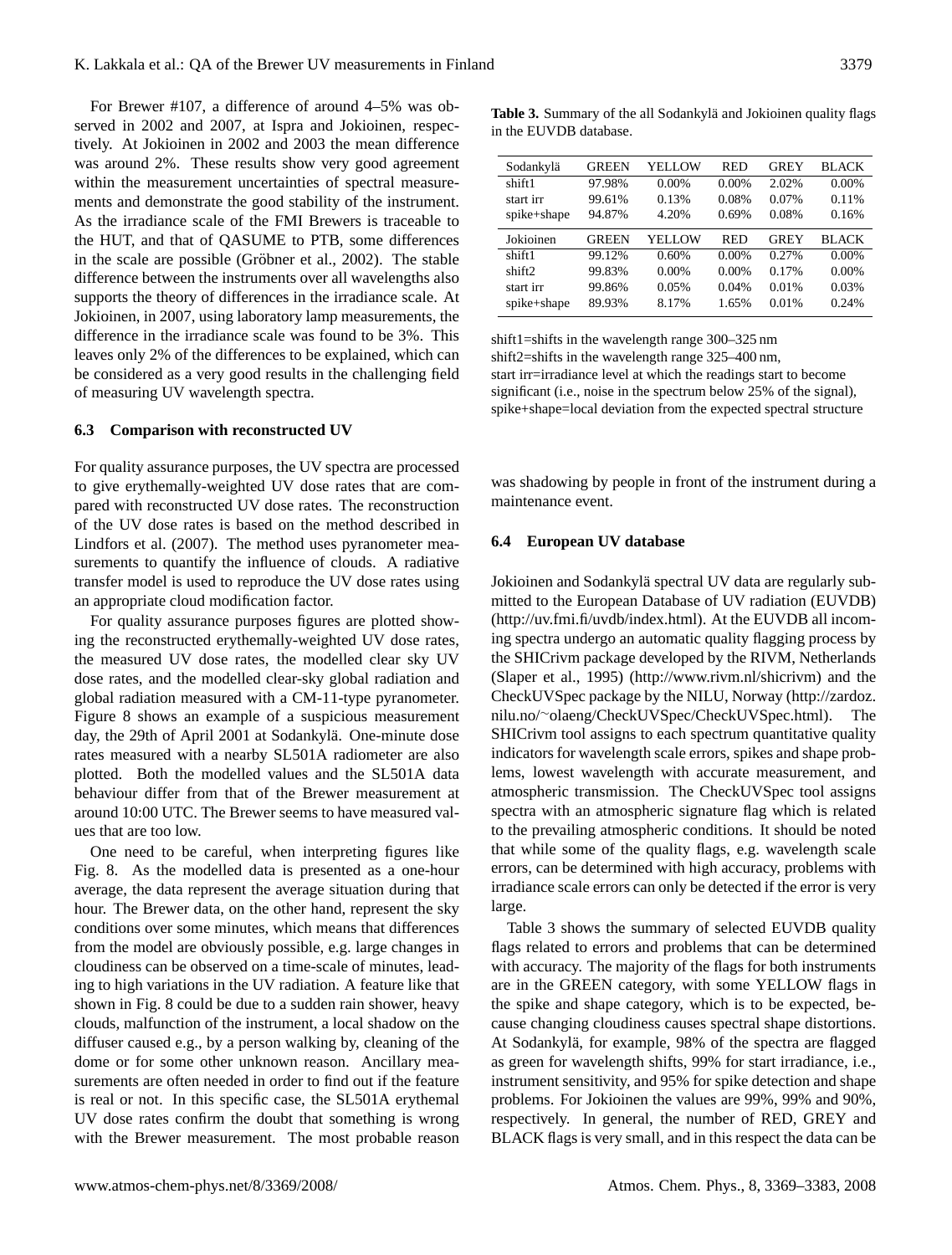considered of high quality. Further details about flagging can be found here: [http://uv.fmi.fi/uvdb/html/flag](http://uv.fmi.fi/uvdb/html/flag_information.html) information. [html](http://uv.fmi.fi/uvdb/html/flag_information.html) [http://www.muk.uni-hannover.de/](http://www.muk.uni-hannover.de/~seckmeyer/EDUCE)∼seckmeyer/EDUCE

# **7 Conclusions**

Since the early 90's, spectral UV radiation has been measured with the Brewer spectrophotometers #037 and #107 at two sites in Finland. From the very beginning, special attention has been paid to the quality of these measurements, and a comprehensive quality assurance scheme has been developed. A lot of work has also been done on the characterization of the instruments, which has resulted in better monitoring of the instrument stability and improved postcorrection methods. This paper presents the quality assurance work and data processing scheme for the FMI spectral UV measurements. A future objective is to make a quantitative uncertainty analysis of these measurements.

At FMI, much effort has been put into the quality assurance of the spectral UV measurements, starting from careful training of the operators. Standard operating procedures include a daily routine check of the operation of the instrument, as well as regular lamp measurements in order to monitor the stability of the instruments. Since the late 90's, both of FMI's measurement sites have had a well-equipped laboratory dark-room that enables absolute calibration in a temperature-controlled environment with a 1000 W lamp. The lamp measurements are carried out varying the lamp set. This allows the use of lamps with different burn histories and a better identification of the lamp drifts.

The lamp measurements have been used to determine the whole spectral responsivity time series of the spectral UV measurements starting from 1990 and 1995 for Sodankylä and Jokioinen, respectively. The construction of the spectral responsivity time series is based on the transfer of the HUT irradiance scale to the whole time period, including also the first measurement years when only 50 W lamp measurements were available. The procedure normalizes the lamp measurements, as well as the whole time series, to the reference temperature. This is essential, because otherwise the temperature-dependent outdoor lamp calibrations would cause a seasonal calibration error.

The most important laboratory characterizations of the Brewer instruments have been carried out, and the whole of the spectral UV time series have been corrected and reprocessed using the results. The temperature characterization showed a linear temperature dependence that can be accounted for in postprocessing. Using the angular response measurements and a radiative transfer model, a wavelengthdependent cosine correction factor can be determined for each spectrum. The spectral resolution of the instrument has also been characterized, as well as the entrance optics. The processing software also includes corrections for noise spikes, dark current, dead time and stray light. The processing scheme can be applied to other spectroradiometers as well, assuming that the required instrument characteristics are available.

Intercomparisons with other spectroradiometers have showed good agreement within the measurement uncertainties. The latest comparison with the portable reference spectroradiometer QASUME showed a mean difference of around 5% for both Brewers. About half of this difference can be explained by differences in the irradiance scale, and the rest falls well within the measurement uncertainties.

Reconstructed UV dose rate data can contribute to quality assurance. They can be used to identify suspicious measurements that require more careful manual quality checking. A future objective is to implement this tool as part of the automated quality assurance process, so that the whole time series could be re-checked, and new measurements could be checked online. Reconstruction methods can also be used to produce UV spectra, which have a further potential for quality checking.

The spectral UV data of both Brewers are submitted to the European UV database (EUVDB) and can be downloaded at [http://uv.fmi.fi/uvdb/index.html.](http://uv.fmi.fi/uvdb/index.html) All spectral UV data undergo an automatic flagging procedure at the EUVDB, and the results for the Finnish Brewers indicate good wavelength accuracy, and that anomalies in the spectra are very rare. It should be noted that the quality flagging does not give precise information about the accurary of the absolute calibration of the measurements.

Spectral UV data contain a lot of information about the atmosphere. Traditionally they have been used for monitoring of the ozone layer, but they also contain information on aerosols, trace gases, surface albedo, and clouds. Combined with other measurements and models, the long-term time series of spectral UV data can be used for versatile study of the changing climate.

*Acknowledgements.* The Academy of Finland has given financial support for this work through the FARPOCC project. We are grateful to the operators of the sounding stations at Sodankylä and Jokioinen for daily maintenance and for performing the lamp calibrations of the Brewer spectrometers. We thank the Nordic Ozone Group for organizing UV comparison campaigns. Harry Slaper (RIVM) is acknowledged for processing the data from the NOGIC-2000 intercomparison campaign, using the SHICrivm QA/QC software package (www.rivm.nl/shicrivm) and ancillary software for the determination of reference spectra from the campaign data. The QASUME spectroradiometer is made available by the Joint Research Centre of the European Commission in Ispra under cooperation agreement 2004-SOCP-22187. G. Hulsen ¨ acknowledges support from the Swiss European Cooperation in the field of Scientific and Technical Research (COST) office, SBF No.C05.0068.

Edited by: M. Blumthaler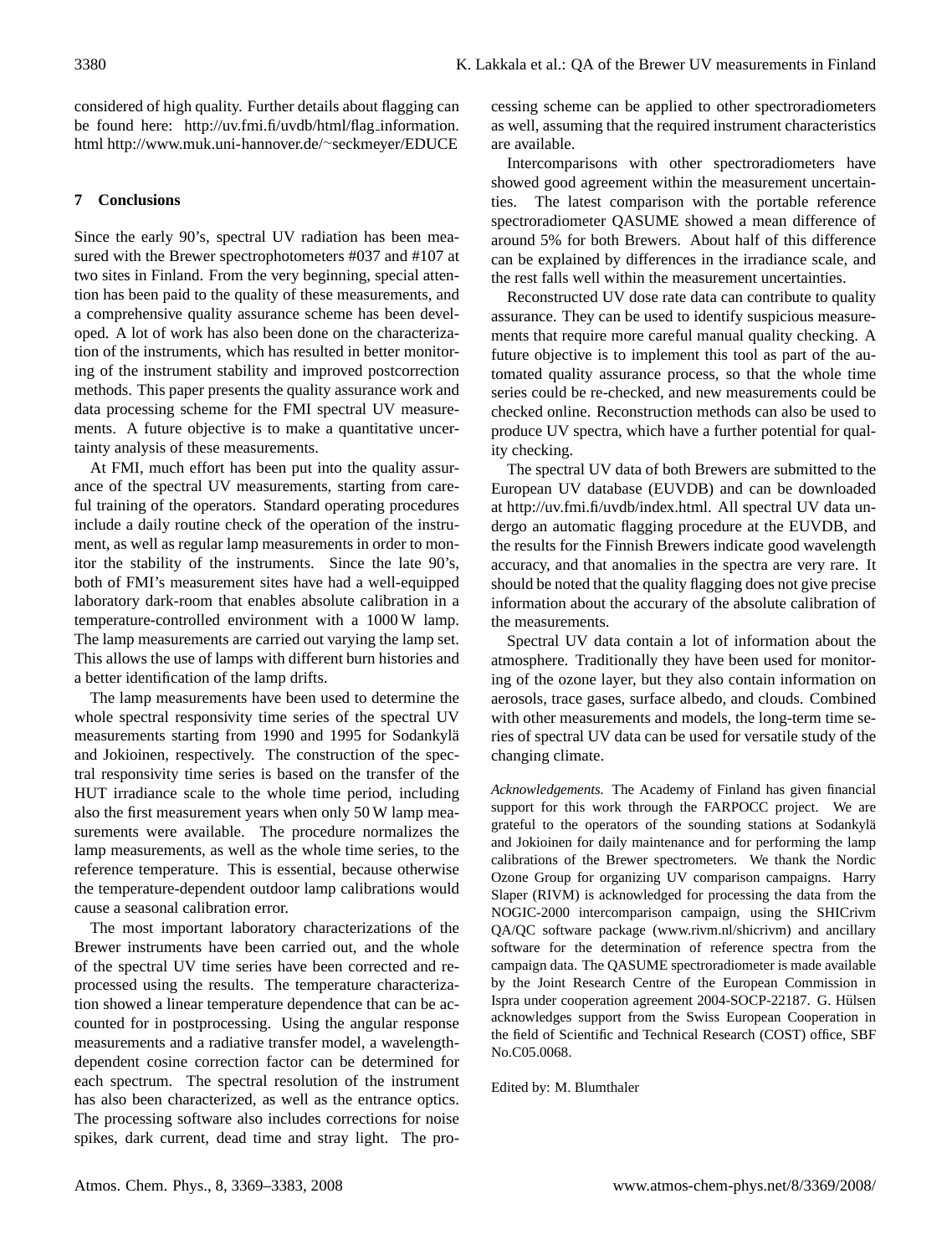# **References**

- <span id="page-12-17"></span>Aaltonen, V., Lihavainen, H., Kerminen, V.-M., Ginzburg, M., Kulmala, M., and Viisanen, Y.: Three years of AOD measurements at three bipolar sites, in: NOSA 2006 Aerosol symposium, combined with the X Finnish National Aerosol Symposium, Finnish-Czech Aerosol Symposium, and BACCI workshop, Helsinki 8.– 10.11.2006, Report Series in Aerosol Science, 83, 17–20, 2006.
- <span id="page-12-16"></span>Arola, A., Kaurola, J., Koskinen, L., Tanskanen, A., Tikkanen, T., Taalas, P., Herman, J., Krotkov, N., and Fioletov, V.: A new approach to estimate the albedo for snow-covered surface in space-borne retrieval method, J. Geophys. Res., 108, 4531, doi:10.1029/2003JD003492, 2003a.
- <span id="page-12-4"></span>Arola, A., Lakkala, K., Bais, A., Kaurola, J., Meleti, C., and Taalas, P.: Factors affecting short- and long-term changes of spectral UV irradiance at two European stations, J. Geophys. Res., 108, 4549, doi:10.1029/2003JD003447, 2003b.
- <span id="page-12-8"></span>Arola, A., Lindfors, A., Natunen, A., and Lehtinen, K.: A case study on biomass burning aerosols: effects on aerosol optical properties and surface radiation levels, Atmos. Chem. Phys., 7, 4257–4266, 2007,

[http://www.atmos-chem-phys.net/7/4257/2007/.](http://www.atmos-chem-phys.net/7/4257/2007/)

- <span id="page-12-20"></span>Bais, A., Zerefos, C., and McElroy, C.: Solar UVB measurements with the double- and single-monochromator Brewer Ozone Spectrophotometers, Geophys. Res. Lett., 23, 833–836, 1996.
- <span id="page-12-21"></span>Bais, A., Kazadzis, S., Balis, D., Zerefos, C., and Blumthaler, M.: Correcting global solar ultraviolet spectra recorded by a Brewer spectroradiometer for its angular response error, Appl. Optics, 37, 6339–6344, 1998.
- <span id="page-12-2"></span>Bais, A., Gardiner, B., Slaper, H., Slaper, H., Blumthaler, M., Bernhard, G., McKenzie, R., Webb, A. R., Seckmeyer, G., Kjeldstad, B., Koskela, T., Kirsch, P. J., Grobner, J., Kerr, J. B., Kazadzis, ¨ S., Leszczynski, K., Wardle, D., Brogniez, C., Josefsson, W., Gillotay, D., Reinen, H., Weihs, P., Svenœ, T., Eriksen, P., Kuik, F., and Redondas, A.: The SUSPEN intercomparison of ultraviolet spectroradiometers, J. Geophys. Res., 106, 12 509–12 525, 2001.
- <span id="page-12-23"></span>Bais, A., Blumthaler, M., Gröbner, J., Seckmeyer, G., Webb, A. R., Görts, P., Koskela, T., Rembges, D., Kazadzis, S., Schreder, J., Cotton, P., Kelly, P., Kouremeti, N., Rikkonen, K., Studemund, H., Tax, R., and Wuttke, S.: Quality assurance of spectral ultraviolet measurements in Europe through the development of a transportable unit (QASUME), in: Ultraviolet Ground- and Space-Based Measurements, Models, and Effects II, edited by: Gao, W., Herman, J. R., Shi, G., Shibasoki, K., and Slusser, J. R., SPIE 4896, 232–238, 2003.
- <span id="page-12-18"></span>Bais, A., Kazadzis, S., Garane, K., Kouremeti, N., Gröbner, J., Blumthaler, M., Seckmeyer, G., Webb, A., Koskela, T., Görts, P., and Schreder, J.: Portable device for characterizing the angular response of UV spectroradiometers, Appl. Optics, 44, 7136– 7143, 2005.
- <span id="page-12-9"></span>Bernhard, G. and Seckmeyer, G.: Uncertainty of measurements of spectral solar UV irradiance, J. Geophys. Res., 104, 14 321– 14 345, 1999.
- <span id="page-12-14"></span>Bernhard, G., Booth, C. R., and Ehramjian, J. C.: Version 2 data of the National Science Foundation Ultraviolet Radiation Monitoring Network: South Pole, J. Geophys. Res., 109, doi: 10.1029/2004JD005584, 2004.
- <span id="page-12-11"></span>Bernhard, G., Booth, C. R., and Ehramjian, J. C.: Real-time ultraviolet and column ozone from multichannel ultraviolet radiometers

deployed in the National Science Foundations ultraviolet monitoring network, Opt. Eng., 44, 2005.

- <span id="page-12-10"></span>Blumthaler, M.: Quality assurance and quality control methodologies used within the Austrian UV monitoring network, Radiation Protection Dosimetry, 111, 359–362, doi:10.1093/rpd/nch054, 2004.
- <span id="page-12-0"></span>Booth, C., Lucas, T., and Morrow, J.: High resolution UV spectral irradiance monitoring program in polar regions: Five years (and growing) of data available to polar research in ozone- and ultraviolet -related studies, Antarct. J. U. S., pp. 338–341, 1992.
- <span id="page-12-13"></span>Booth, C., Bernhard, G., Ehramjian, J., Quang, V., and Lynch, S.: NSF Polar Programs UV Spectroradiometer Network 1999–2000 Operations Report, Tech. rep., Biospherical Instruments Inc., San Diego, 219 pp., 2001.
- <span id="page-12-19"></span>Cappellani, F. and Kochler, C.: Temperature effects correction in a Brewer MKIV spectrophotometer for solar UV measurements, J. Geophys. Res., 105, 4829–4831, 1999.
- <span id="page-12-3"></span>De Backer, H., Köpke, P., Bais, A., De Cabo, X., Frej, T., Gillotay, D., Haite, C., Heikkilä, A., Kazantzidis, A., Koskela, T., Kyrö, E., Lapeta, B.and Lorente, J., Masson, K., Mayer, B., Plets, H., Redondas, A., Renaud, A., Schauberger, G., Schmalwieser, A., and Vaniceck, K.: Comparison of measured and modelled UV indices for the assessment of health risks., Meteorol. Appl. 8, 267–277, 2001.
- <span id="page-12-22"></span>Feister, U., Grewe, R., and Gericke, K.: A method for correction of cosine errors in measurements of spectral UV irradiance, Solar Energy, 60, 313–332, 1997.
- <span id="page-12-15"></span>Garane, K., Bais, A., Kazadzis, S., Kazantzidis, A., and Meleti, C.: monitoring of UV spectral irradiance at Thessaloniki (1990- 2005): data re-evaluation and quality control, Ann. Geophys., 24, 3215–3228, 2006, [http://www.ann-geophys.net/24/3215/2006/.](http://www.ann-geophys.net/24/3215/2006/)
- <span id="page-12-1"></span>Gardiner, B. G. and Kirsch, P. J.: Intercomparison of ultraviolet spectroradiometers, Ispra, 24–25 May 1995, in: Advances in Solar Ultraviolet Spectroradiometry, Air Pollut. Res. Rep. 63, edited by: Webb, A. R., 67–151, Eur. Commun., Luxembourg, 1997.
- <span id="page-12-5"></span>Glandorf, M., Arola, A., Bais, A., and Seckmeyer, G.: Possibilities to detect trends in spectral UV irradiance, Theoretical and Applied Climatology, 81, 33–44, doi:10.1007/s00704-004-0109-9, 2005.
- <span id="page-12-24"></span>Gröbner, J. and Sperfeld, P.: Direct traceability of the portable QA-SUME irradiance standard of the PTB, Meteorologia, 42, 134– 139, 2005.
- <span id="page-12-25"></span>Gröbner, J., Rembges, D., Bais, A. F., Blumthaler, M., Cabot, T., Josefsson, W., Koskela, T., Thorseth, T. M., Webb, A. R., and Wester, U.: Quality Assurance of Reference Standards From Nine European Solar-Ultraviolet Monitoring Laboratories, Appl. Optics, 41, 4278–4282, 2002.
- <span id="page-12-6"></span>Gröbner, J., J., S., Kazadzis, S., Bais, A. F., Blumthaler, M., Görts, P., Tax, R., Koskela, T., Seckmeyer, G., Webb, A. R., and Rembges, D.: Traveling reference spectroradiometer for routine quality assurance of spectral solar ultraviolet irradiance measurements, Appl. Optics, 44, 5321–5331, 2005.
- <span id="page-12-7"></span>Huttunen, S., Taipale, T., Lappalainen, N. M., Kubin, E., Lakkala, K., and Kaurola, J.: Environmental specimen bank samples of Pleurozium schreberi and Hylocomium splendens as indicators of the radiation environment at the surface, Environ. Pollut., 133, 315–326, 2005.
- <span id="page-12-12"></span>Josefsson, W.: UV radiation 1983–2003 measured at Norrköping,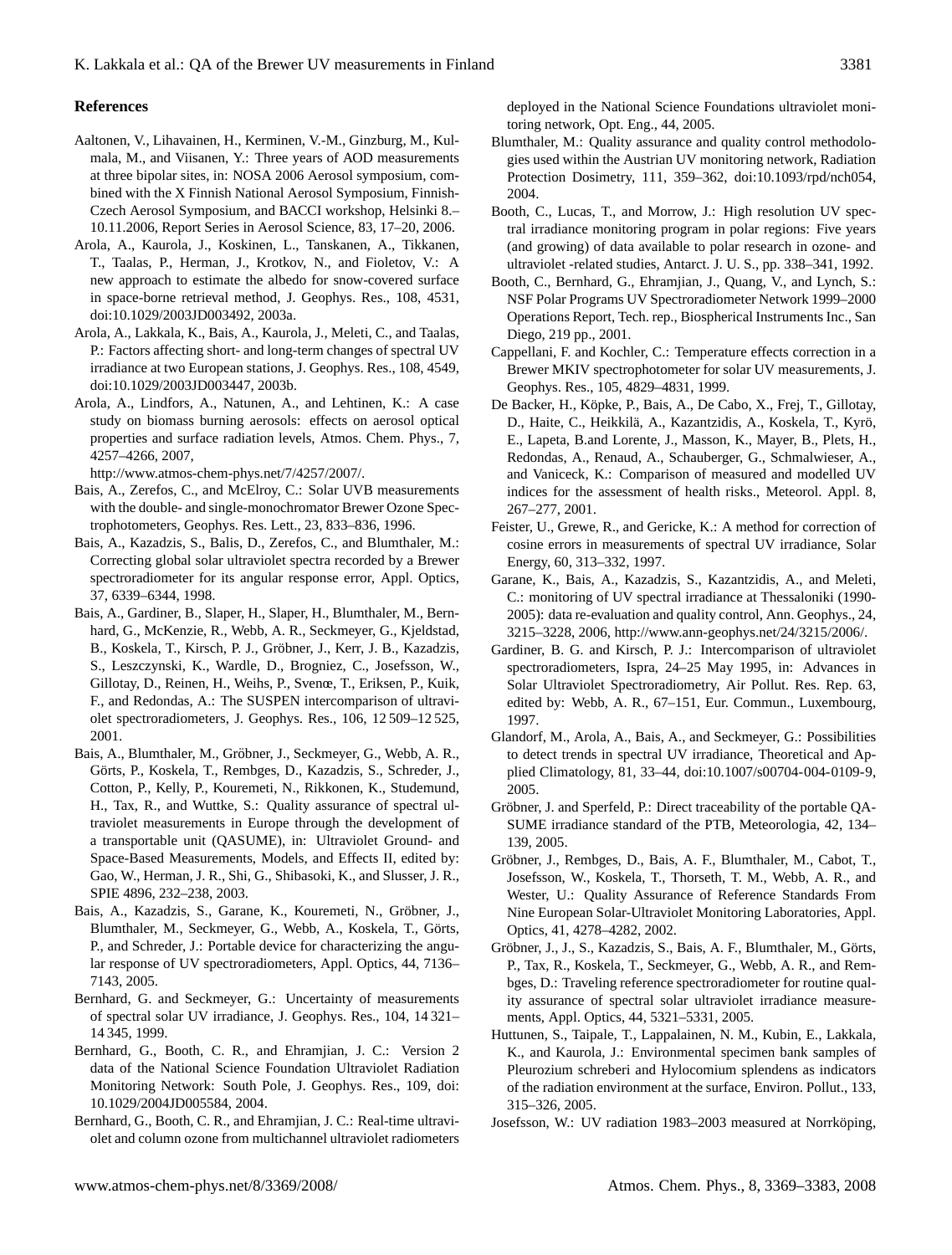Sweden, Theor. Appl. Climatol., 83, 59–76, doi:10.1007/ s00704-005-0160-1, 2006.

- <span id="page-13-6"></span>Kazantzidis, A., Bais, A. F., Gröbner, J., Herman, J. R., Kazadzis, S., Krotkov, N., Kyrö, E., den Outer, P. N., Garane, K., Görts, P., Lakkala, K., Meleti, C., Slaper, H., Tax, R. B., Turunen, T., and Zerefos, C. S.: Comparison of satellite-derived UV irradiances with ground-based measurements at four European stations, J. Geophys. Res., 111, doi:10.1029/2005JD006672, 2006.
- <span id="page-13-22"></span>Kjeldstad, B., Johnsen, B., and Koskela, T.: The Nordic Intercomparison of Ultraviolet and Total Ozone Instruments at Izaña, October 1996. Final Report., 36, Meteorologisia julkaisuja, Ilmatieteen laitos, Helsinki, 1997.
- <span id="page-13-21"></span>Koskela, T.: The Nordic Intercomparison of ultraviolet and total ozone instruments at Izaña from 24 October to 5 November 1993. Final report, 27, Meteorologisia julkaisuja, Ilmatieteen laitos, Helsinki, 1994.
- <span id="page-13-13"></span>Koskela, T.: On the stability of an irradiance calibration lamp, in: Extended Abstracts of the 2nd Workshop at PTB, Braunschweig 9–11 November 1998, the Thematic Network on UV Measurements, UVNEWS, Issue 2, ISSN 1456-2537, 30–31, [http://metrology.hut.fi/uvnet/source/UVNEWS2.htm,](http://metrology.hut.fi/uvnet/source/UVNEWS2.htm) 1999.
- <span id="page-13-16"></span>Kübarsepp, T., Kärhä, P., Manoocheri, F., Nevas, S., Ylianttila, L., and Ikonen, E.: Spectral irradiance measurements of tungsten lamps with filter radiometers in the spectral range 290 nm to 900 nm, Meteorologia, 37, 305–312, 2000.
- <span id="page-13-14"></span>Kyrö, E.: Spectral Lamp and HeCd-Laser Measurements, in: The Nordic Intercomparison of Ultraviolet and Total Ozone Instruments at Izaña, October 1996. Final report., edited by: Kjeldstad, B., Johnsen, B., and Koskela, T., 36, Meteorologisia julkaisuja, 79–88, Ilmatieteen laitos, helsinki, 1997.
- <span id="page-13-1"></span>Kyrö, E., Taalas, P., Jörgensen, T., Knudsen, B., Stordal, F., Braahten, G., Dahlback, A., Neuber, R.and Krüger, B., Dorokhov, V., Yushkov, V., Rudakov, V., and Torres, A.: Analysis of the ozone soundings made during the first quarter of 1989 in the Arctic, J. Geophys. Res., 8083–8091, 1992.
- <span id="page-13-4"></span>Lakkala, K., Kyrö, E., and Turunen, T.: Spectral UV Measurements at Sodankylä during 1990-2001, J. Geophys. Res., 108, doi:10. 1029/2002JD003300, 2003.
- <span id="page-13-12"></span>Lakkala, K., Redondas, A., Meinander, O., Torres, C., Koskela, T., Cuevas, E., Taalas, P., Dahlback, A., Deferrari, G., Edvardsen, K., and Ochoa, H.: Quality assurance of the solar UV network in the Antarctic, J. Geophys. Res., 110, doi:10.1029/ 2004JD005584, 2005.
- <span id="page-13-17"></span>Landelius, T. and Josefsson, W.: Methods for cosine correction of broadband UV data and their effect on the relation between UV irradiance and cloudiness, J. Geophys. Res., 105, 4795–4802, 2000.
- <span id="page-13-8"></span>Lindfors, A., Kaurola, J., Arola, A., Koskela, T., Lakkala, K., Josefsson, W., Olseth, J. A., and Johnsen, B.: A method for reconstruction of past UV radiation based on radiative transfer modeling: applied to four stations in northern Europe, J. Geophys. Res., 112, doi:10.1029/2007JD008454, 2007.
- <span id="page-13-5"></span>Lindfors, A. V., Arola, A., Kaurola, J., Taalas, P., and Svenøe, T.: Long-term erythemal UV doses at Sodankylä estimated using total ozone, sunshine duration, and snow depth, J. Geophys. Res., 108, doi:10.1029/2002JD003325, 2003.
- <span id="page-13-19"></span>Mayer, B. and Kylling, A.: Technical note: the libRadtran software package for radiative transfer calculations-Description and examples of use, Atmos. Chem. Phys., 5, 1855–1877, 2005,

[http://www.atmos-chem-phys.net/5/1855/2005/.](http://www.atmos-chem-phys.net/5/1855/2005/)

- <span id="page-13-3"></span>Meinander, O., Josefsson, W., Kaurola, J., Koskela, T., and Lakkala, K.: Spike detection and correction in Brewer spectroradiometer UV spectra, Opt. Eng., 42, 1812–1819, 2003.
- <span id="page-13-7"></span>Meinander, O., Kazadzis, S., Blumthaler, M., Ylianttila, L., Johnsen, B., Lakkala, K., Koskela, T., and Josefsson, W.: Diurnal discrepancies in spectral solar UV radiation measurements, Appl. Optics, 45, 5346–5357, 2006.
- <span id="page-13-18"></span>Seckmeyer, G. and Bernhard, G.: Cosine Error Correction of spectral UV-irradiances, Atmospheric Radiation, 2049, 140/SPIE, 1993.
- <span id="page-13-0"></span>Seckmeyer, G., Bais, A., Bernhard, G., Blumthaler, M., Booth, C., Disterhoft, P., Eriksen, P., McKenzie, R., Miyauchi, M., and Roy, C.: Instruments to Measure Solar Ultraviolet Radiation, Part 1: Spectral instruments, Tech. Rep. 125, WMO TD 1066, 2002.
- <span id="page-13-24"></span>Slaper, H. and Koskela, T.: Methodology of intercomparing spectral sky measurements, in: The Nordic Intercomparison of Ultraviolet and Total Ozone Instruments at Izaña, October 1996. Final Report., edited by: Kjeldstad, B., Johnsen, B., and Koskela, T., 36, Meteorologisia julkaisuja, 89–108, Ilmatieteen laitos, Helsinki, 1997.
- <span id="page-13-20"></span>Slaper, H., Reinen, H. A. J. M., Blumthaler, M., Huber, M., and Kuik, F.: Comparing ground-level spectrally resolved solar UV measurements using various instruments: A technique resolving effects of wavelength shift and slit width, Geophys. Res. Lett., 22, 2721–2724, 1995.
- <span id="page-13-9"></span>Tanskanen, A., Lindfors, A., Määttä, A., Krotkov, N., Herman, J., Kaurola, J., Koskela, T., Lakkala, K., Fioletov, V., Bernhard, G., McKenzie, R., Kondo, Y., O'Neill, M., Slaper, H., den Outer, P., Bais, A. F., and Tamminen, J.: Validation of daily erythemal doses from Ozone Monitoring Instrument with ground-based UV measurement data, J. Geophys. Res., 112, doi: 10.1029/2007JD008830, 2007.
- <span id="page-13-23"></span>Thorseth, T., Kjeldstad, B., Johnsen, B., Blumenthaler, M., Lakkala, K., and Slaper, H.: Results from the Nordic Intercomparison of ultraviolet spectroradiometers in Sweden 2000, in: Geophysical Research Abstracts. Abstracts of the Contributions of the 27th General Assembly of the European Geophysical Society, Nice, France, 21–26 April 2002., 4, 2002.
- <span id="page-13-2"></span>Von der Gathen, P., Rex, M., Harris, N. R. P., Lucic, D., Knudsen, B. M., Braathen, G. O., de Backer, H., Fabian, R., Fast, H., Gil, M., Kyrö, E., Mikkelsen, I. S., Rummukainen, M., Staehelin, J., and Varotsos, C.: Observational evidence for chemical ozone depletion over the Arctic in winter 1991–92, Nature, 375, 131– 134, 1995.
- <span id="page-13-15"></span>Weatherhead, E., Theisen, D., Stevermer, A., Enagonio, J., Rabinovitch, B., Disterhoft, P., Lantz, K., Meltzer, R., Sabburg, J.and DeLuisi, J., Rives, J., and Shreffler, J.: Temperature dependence of the Brewer ultraviolet data, J. Geophys. Res., 106, 34 121–34 129, 2001.
- <span id="page-13-11"></span>Webb, A., Gardiner, B., Martin, T., Leszcynski, K., Metzdorf, J., and Mohnen, V.: Guidelines for Site Quality Control of UV Monitoring, Tech. Rep. 126, World Meteorological Organization, Global Atmosphere Watch, 1998.
- <span id="page-13-10"></span>Webb, A., Gardiner, B., Leszczynski, K., Mohnen, V., Johnston, P., Harrison, N., and Bigelow, D.: Quality Assurance in Monitoring Solar Ultraviolet Radiation: the State of the Art, Tech. Rep. 146, World Meteorological Organization, Global Atmosphere Watch, 2003.